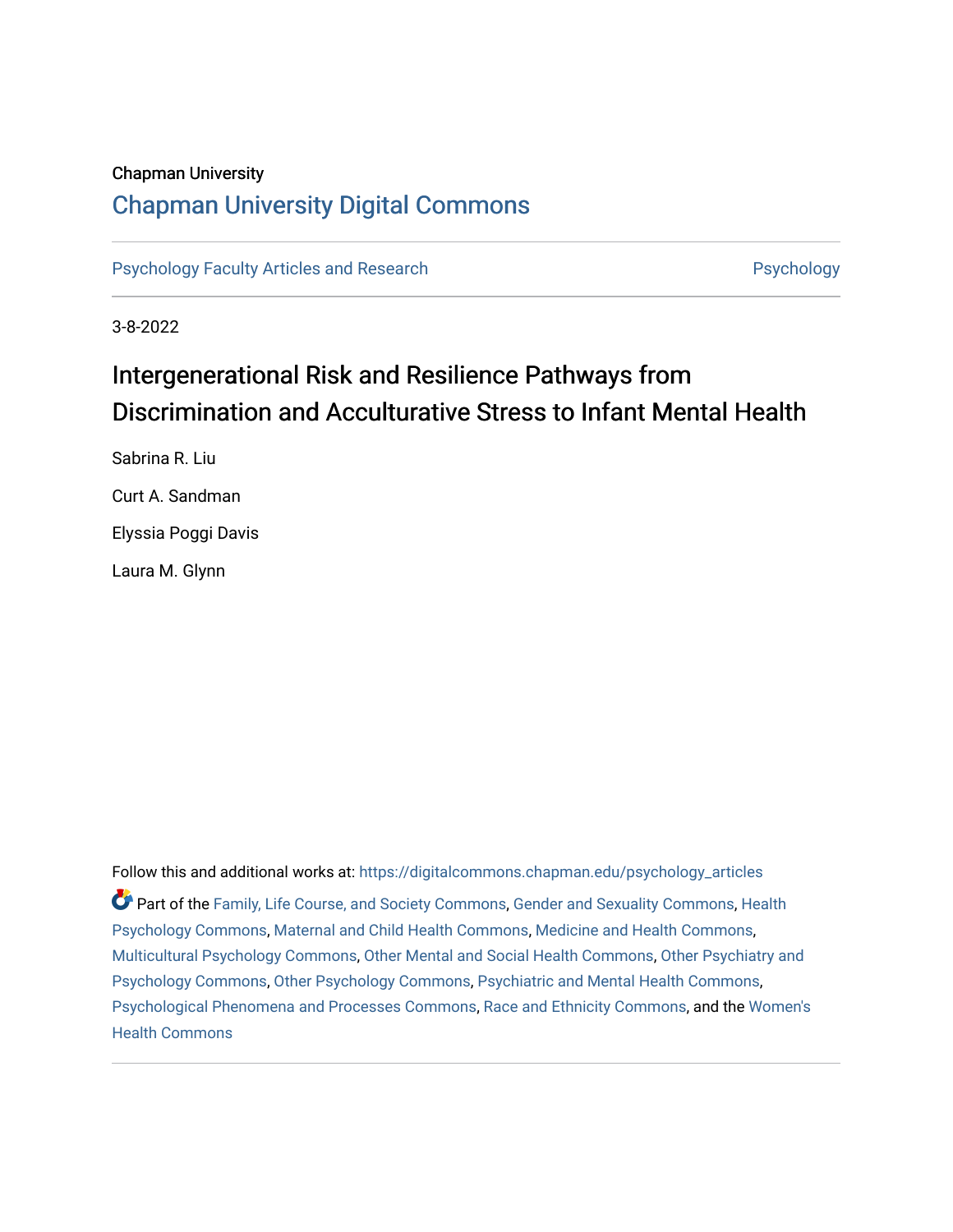## Intergenerational Risk and Resilience Pathways from Discrimination and Acculturative Stress to Infant Mental Health

## **Comments**

This article was originally published in Development and Psychopathology in 2022. [https://doi.org/](https://doi.org/10.1017/S0954579422000141) [10.1017/S0954579422000141](https://doi.org/10.1017/S0954579422000141)

### Creative Commons License



This work is licensed under a [Creative Commons Attribution 4.0 License](https://creativecommons.org/licenses/by/4.0/).

Copyright The authors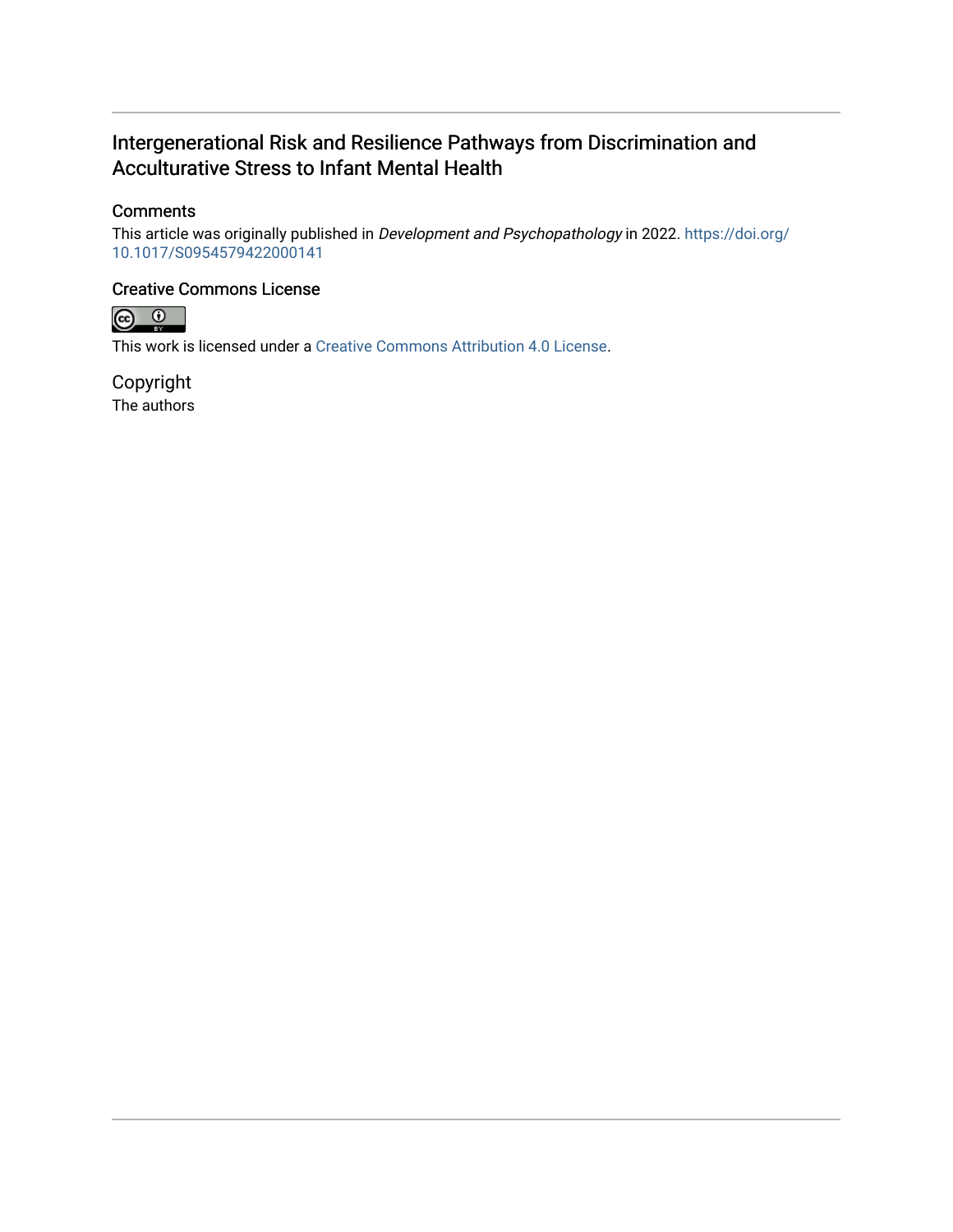## Regular Article

# Intergenerational risk and resilience pathways from discrimination and acculturative stress to infant mental health

Sabrina R. Liu<sup>1,2</sup> (D), Curt A. Sandman<sup>3</sup>, Elysia Poggi Davis<sup>1,4</sup> (D) and Laura M. Glynn<sup>2</sup>

<sup>1</sup>Conte Center, Department of Pediatrics, University of California Irvine, CA, USA, <sup>2</sup>Department of Psychology, Chapman University, Orange, CA, USA, <sup>3</sup>Department of Psychiatry and Human Behavior, University of California Irvine, Orange, CA, USA and <sup>4</sup>Department of Psychology, University of Denver, Denver, CO, USA

#### Abstract

Preconception and prenatal stress impact fetal and infant development, and women of color are disproportionately exposed to sociocultural stressors like discrimination and acculturative stress. However, few studies examine links between mothers' exposure to these stressors and offspring mental health, or possible mitigating factors. Using linear regression, we tested associations between prenatally assessed maternal acculturative stress and discrimination on infant negative emotionality among 113 Latinx/Hispanic, Asian American, Black, and Multiethnic mothers and their children. Additionally, we tested interactions between stressors and potential pre- and postnatal resilience-promoting factors: community cohesion, social support, communalism, and parenting self-efficacy. Discrimination and acculturative stress were related to more infant negative emotionality at approximately 12 months old  $(M = 12.6, SD = .75)$ . In contrast, maternal report of parenting selfefficacy when infants were 6 months old was related to lower levels of infant negative emotionality. Further, higher levels of parenting selfefficacy mitigated the relation between acculturative stress and negative emotionality. Preconception and prenatal exposure to sociocultural stress may be a risk factor for poor offspring mental health. Maternal and child health researchers, policymakers, and practitioners should prioritize further understanding these relations, reducing exposure to sociocultural stressors, and promoting resilience.

Keywords: acculturative stress; discrimination; infant emotion; parenting; prenatal

(Received 19 April 2021; revised 17 January 2022; accepted 19 January 2022)

Racial and ethnic health disparities are persistent and costly, carrying massive negative social, health, and fiscal consequences (Ayanian, [2015](#page-11-0); National Center for Health Statistics, [2021;](#page-13-0) Weinstein et al., [2017](#page-14-0)). The U.S. Department of Health and Human Services' ambitious Healthy People 2020 initiative aimed to eliminate health disparities by 2020, but this goal was far from achieved in many areas. In fact, some racial/ethnic disparities even worsened over time, including rates of adolescent depression and suicide (National Center for Health Statistics, [2016a](#page-13-0), [2016b](#page-13-0)). Further, higher rates of both internalizing and externalizing symptoms are found among children and adolescents of color compared to White populations (Alegria et al., [2010](#page-10-0), [2015](#page-10-0); Bogart et al., [2013](#page-11-0); Price et al., [2013\)](#page-13-0). These inequities warrant widespread concern and attention and become ever more pressing as children of color move into the "diverse majority," rather than the minority, of the U.S. youth population (as of 2020; Society for Research in Child Development, [2021\)](#page-14-0).

The seminal Integrative Model for the Study of Developmental Competencies in Minority Children (hereafter referred to as the Integrative Model) introduced a new framework for studying development among youth of color (García Coll et al., [1996;](#page-12-0) Perez-Brena et al., [2018](#page-13-0)). A central tenet of this model is the need to recognize and study unique forms of oppression as important

Corresponding author: Sabrina R Liu, email: [sabliu@chapman.edu](mailto:sabliu@chapman.edu)

contributors to developmental outcomes for racially/ethnically diverse youth (Causadias & Umaña-Taylor, [2018](#page-11-0); García Coll et al., [1996\)](#page-12-0). Similarly, there are growing calls from health disparities researchers to situate all discussion of racial/ethnic disparity within the context of structural racism (Boyd, Lindo, et al., [2020;](#page-11-0) García & Sharif, [2015;](#page-12-0) Marks et al., [2020\)](#page-13-0). In other words, it cannot be overstressed that race in and of itself is not a risk factor for persisting racial/ethnic health disparities; rather it is the cumulative impact of multiple forms of racial oppression, including inequitable access and treatment across economic opportunity, intergenerational wealth, and virtually all public systems (including child welfare, criminal justice, health, and education), all of which work together synergistically to persistently undermine the health of people of color (Bailey et al., [2017,](#page-11-0) [2021;](#page-11-0) Boyd, Lindo, et al., [2020;](#page-11-0) García & Sharif, [2015;](#page-12-0) Gee & Ford, [2011;](#page-12-0) National Scientific Council on the Developing Child, [2020](#page-13-0)). This understanding is supported by a large body of research (Alegria et al., [2015](#page-10-0); Koh et al., [2011](#page-12-0); Williams et al., [2016\)](#page-14-0). However, less explicitly studied and discussed are the ways in which these challenges likely transmit health risk biologically across generations through mechanisms related to the developmental origins of health and disease (DOHaD; Conradt et al., [2020\)](#page-11-0).

#### Developmental origins of health and disease and child mental health

The DOHaD model suggests that adversity in prenatal and early life influences biological systems and impacts physical and mental

© The Author(s), 2022. Published by Cambridge University Press. This is an Open Access article, distributed under the terms of the Creative Commons Attribution licence [\(http://](http://creativecommons.org/licenses/by/4.0/) [creativecommons.org/licenses/by/4.0/](http://creativecommons.org/licenses/by/4.0/)), which permits unrestricted re-use, distribution and reproduction, provided the original article is properly cited.

Cite this article: Liu, S. R., et al. (2022). Intergenerational risk and resilience pathways from discrimination and acculturative stress to infant mental health. Development and Psychopathology, 1–13, <https://doi.org/10.1017/S0954579422000141>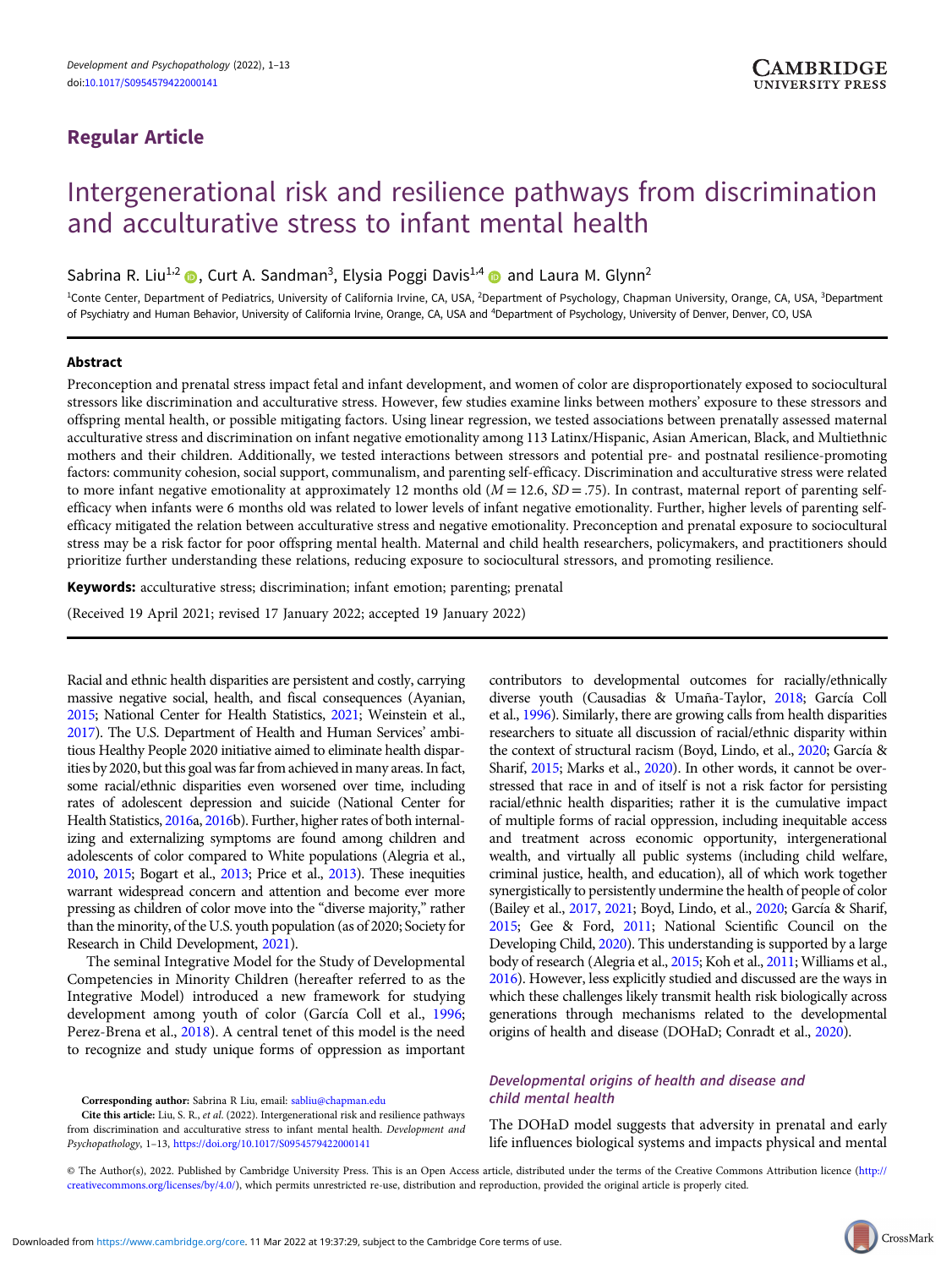health across the lifespan (Barker, [2007;](#page-11-0) Gluckman et al., [2016](#page-12-0); Hentges et al., [2019](#page-12-0)). This model includes the idea of fetal programing, wherein fetal development is impacted by changes to the intrauterine environment as a result of maternal context, including biological and psychological adversity. DOHaD and fetal programing hypotheses are supported by research linking prenatal maternal stress, mood, and adversity to the fetal environment and to adverse birth outcomes, disrupted motor and cognitive development, long-term health risks such as obesity and cardiometabolic disorders, and mental health challenges including depression, anxiety, attention deficit hyperactivity disorder, conduct disorder, and more general internalizing and externalizing symptoms (Davis & Sandman, [2010,](#page-11-0) [2012;](#page-11-0) Essau et al., [2018;](#page-12-0) Glynn et al., [2018](#page-12-0); Graignic-Philippe et al., [2014](#page-12-0); Hicks et al., [2019;](#page-12-0) Irwin et al., [2020](#page-12-0); Lupien et al., [2009;](#page-13-0) Park et al., [2014;](#page-13-0) Racine, Plamondon, et al., [2018](#page-13-0); Sandman et al., [2015](#page-13-0); Van den Bergh et al., [2017](#page-14-0)). Importantly, studies attempting to understand psychiatric risk earlier in life have identified negative emotionality in infants, which includes frustration, fear, discomfort, sadness, and low soothability (Rothbart, [2007](#page-13-0)), as an indicator of future mental health challenges (Bush et al., [2017](#page-11-0); Crawford et al., [2011;](#page-11-0) Luecken et al., [2015](#page-12-0)).

#### Sociocultural stressors

Although there has been substantial growth in evidence supporting DOHaD and links between maternal stress and child development, there has been relatively little focus in this area on sociocultural stressors that disproportionately impact communities of color (Conradt et al., [2020;](#page-11-0) D'Anna-Hernandez et al., [2015](#page-11-0); Liu & Glynn, [2021\)](#page-12-0). In fact, there is a dearth of research that examines preconception or prenatal influences of offspring behavioral development among diverse and/or low-income populations, despite the greater risk of exposure to stress within these communities (Bush et al., [2017;](#page-11-0) Conradt et al., [2020](#page-11-0); Demers et al., [2021](#page-11-0)). Therefore, guided by both DOHaD and the Integrative Model, we examine two prevalent stressors among populations of color in the current study – discrimination and acculturative stress – as potential prenatal stressors related to offspring mental health.

Discrimination refers to unjust, unequal, or biased attitudes or behavior towards an individual because of their race, sex, class, or other characteristics. Importantly, women of color often hold multiple marginalized and minoritized identities (including gender and race/ethnicity) and are therefore at higher risk of experiencing multiple forms of discrimination (Earnshaw et al., [2013;](#page-11-0) Watson et al., [2016\)](#page-14-0). Acculturative stress describes the stress of adapting to new cultures, including new dominant behaviors, customs, schools of thought, and values (Berry, [1997;](#page-11-0) D'Anna-Hernandez et al., [2015](#page-11-0); Sam & Berry, [2010\)](#page-13-0). Acculturative stress is often discussed in the context of immigrant populations, however, it has also been described as a phenomenon facing all members of historically nondominant cultural groups within the US (Walker, [2007](#page-14-0)). Both discrimination and acculturative stress have been linked to maternal mental health (Canady et al., [2008](#page-11-0); D'Anna-Hernandez et al., [2015;](#page-11-0) Ertel et al., [2012\)](#page-12-0). Discrimination has also been associated with physiological change during pregnancy and adverse birth outcomes such as preterm birth and low birthweight (Alhusen et al., [2016](#page-10-0); Chaney et al., [2019](#page-11-0); Dominguez et al., [2008](#page-11-0); Giurgescu et al., [2011;](#page-12-0) Hilmert et al., [2014\)](#page-12-0). Although there is very little existing research examining the impact of preconception or prenatal maternal exposure to discrimination or acculturative stress on offspring health, one recent study did find an association between prenatal discrimination and negative emotionality and

inhibition/separation problems among infant offspring (Rosenthal et al., [2018](#page-13-0)). These findings support existing concerns regarding intergenerational impact of sociocultural stressors and highlight the urgent need for further study in this area.

#### Resilience-promoting factors

In addition to calling for recognition of unique cultural contexts and oppressive systems facing populations of color, García Coll's Integrative Model emphasizes the importance of identifying factors that contribute to positive development (García Coll et al., [1996\)](#page-12-0). In the current study, we are particularly interested in factors contributing to resilience, or adaptation and wellness in the presence of adversity and risk (Masten & Coatsworth, [1998](#page-13-0); Rutter, [1987](#page-13-0)). Resilience processes can be (a) compensatory/ promotive, when a resource exerts a main, positive effect on an adaptive outcome in the presence of a risk factor; or (b) protective, when a resource reduces the relation between a risk factor and maladaptive outcome, as reflected in an interaction effect of the risk factor and resource on outcome (Fergus & Zimmerman, [2005;](#page-12-0) Zimmerman et al., [2013](#page-14-0); Zolkoski & Bullock, [2012](#page-14-0)). Few studies have addressed specifically the pre- or postnatal resilience-promoting factors that contribute to infant mental health. Therefore, for this exploratory investigation, we informed our selection of resilience-promoting factors with both theory and evidence. Following the Integrative Model's emphasis on different ecologies that surround a developing child (e.g., family and community), as well as culturally specific influences (i.e., communalism) (Cabrera, [2013](#page-11-0); García Coll et al., [2000;](#page-12-0) Perez-Brena et al.,  $2018$ ; Umaña-Taylor et al.,  $2015$ ), we chose to investigate three domains of resilience-promoting factors with existing empirical support outside of infant mental health – social capital, communalism and parenting self-efficacy.

Community cohesion and social support encompass two facets of social capital that have been linked to reduced levels of stress and other mental health problems (Hong et al., [2014](#page-12-0); National Academies of Sciences Engineering and Medicine, [2019](#page-13-0); Saleem et al., [2018;](#page-13-0) Svensson & Elntib, [2021](#page-14-0); Yamada et al., [2021](#page-14-0)). Social support refers to one's network of social connections that provide both emotional and tangible forms of support, while community cohesion is defined as the presence of mutual trust and solidarity within one's local community (Sampson et al., [1997\)](#page-13-0). Although both community cohesion and social support have been related to better birth outcomes, albeit inconsistently (Feldman et al., [2000;](#page-12-0) Hetherington et al., [2015;](#page-12-0) National Academies of Sciences Engineering and Medicine, [2019](#page-13-0); Schetter, [2011\)](#page-13-0), less research has examined the relation between prenatal maternal social capital and child outcomes.

Communalism is a cultural orientation towards interdependence (and thought to stand in contrast to the Eurocentric value of independence) that emphasizes social bonds, social duties, and the importance of collective well-being, both outside and within one's family (i.e., familism) (Abdou et al., [2010;](#page-10-0) Schwartz et al., [2010\)](#page-14-0). Communalism has been highlighted by researchers as a potential culturally specific resilience-promoting asset for racially/ethnically diverse populations, including Black, Latinx/Hispanic, and Asian American groups (Moemeka, [1998](#page-13-0); Schwartz et al., [2010;](#page-14-0) Woods-Jaeger et al., [2021](#page-14-0)). However, evidence has been mixed in its level of support for this hypothesis (Abdou et al., [2010](#page-10-0); Gaylord-Harden & Cunningham, [2009](#page-12-0); Harris & Molock, [2000\)](#page-12-0), and some scholars have suggested that higher levels of communalism may sensitize one to the presence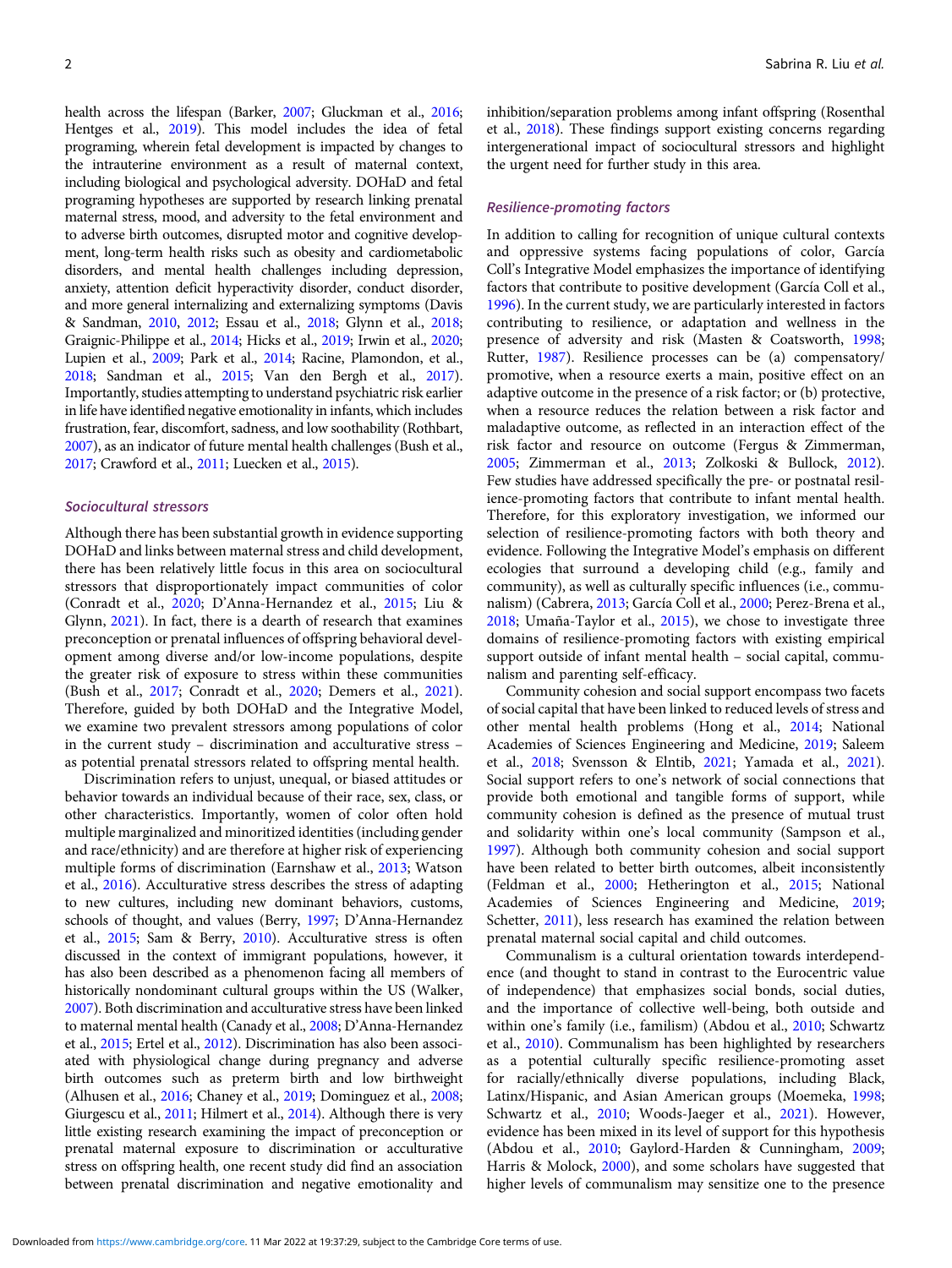of stressors such as discrimination (Goldston et al., [2008;](#page-12-0) Perez-Brena et al., [2018\)](#page-13-0).

Finally, the concept of parenting self-efficacy is grounded in social cognitive theory (Bandura, [1986](#page-11-0), [1997](#page-11-0)) and describes a caregiver's confidence in their ability to parent successfully. Self-efficacy is informed both by one's individual beliefs as well as their observations and experiences in their environment (Bloomfield & Kendall, [2012](#page-11-0); Raikes & Thompson, [2005\)](#page-13-0). Parenting self-efficacy has been linked to better psychological health and adjustment among both children and parents (Albanese et al., [2019;](#page-10-0) Wittkowski et al., [2017\)](#page-14-0), but there is a lack of research on parenting self-efficacy in the context of sociocultural stressors.

#### Current study

Drawing on the Integrative Model's framework for studying unique determinants of risk, as well as resilience among youth of color (García Coll et al., [1996](#page-12-0)), and DoHAD's emphases on early life antecedents of health and development (Barker, [2007;](#page-11-0) Gluckman et al., [2016\)](#page-12-0), the current study prospectively examines intergenerational risk and resilience pathways to infant mental health. Specifically, we examine risk pathways by testing relations between sociocultural stressors assessed prenatally (discrimination and acculturative stress) and infant offspring negative emotionality. We test for both compensatory/promotive and protective resilience pathways by assessing main and interactive associations (with sociocultural stressors) of community cohesion, social support, communalism, and parenting self-efficacy with negative emotionality. Given the dearth of existing research on maternal prenatal sociocultural stress, infant temperament, and resiliencepromoting factors, this was largely an exploratory study. We did anticipate sociocultural stress to be associated with infant negative emotionality, and that resilience-promoting factors may buffer these relations.

#### Method

#### **Participants**

Study participants were a subsample of 113 mothers and their children (53% male) who identified as a race or ethnicity other than White, drawn from a larger longitudinal study beginning in pregnancy. Our sample consisted of 69% of mothers selfidentifying as Latinx/Hispanic, 15% as Asian American, 11.5% as Multiethnic, and 4.4% as Black.<sup>1</sup>

Table 1. Sample characteristics

|                                                                   | Mean (SD), Median or % |
|-------------------------------------------------------------------|------------------------|
| Maternal age                                                      | 28.0(5.7)              |
| Maternal race/Ethnicity                                           |                        |
| Latinx/Hispanic                                                   | 69.0%                  |
| Asian American                                                    | 15.0%                  |
| Multiethnic                                                       | 11.5%                  |
| <b>Black</b>                                                      | 4.4%                   |
| Maternal nativity (foreign born)                                  | 31.9%                  |
| Maternal education level                                          |                        |
| High school or less                                               | 30.1%                  |
| Some college, associates,<br>vocational/technical, or certificate | 49.6%                  |
| College                                                           | 11.5%                  |
| Graduate                                                          | 8.8%                   |
| Child's mother and father cohabitating                            | 82.3%                  |
| Child sex (female)                                                | 49.6%                  |
| Child birth order (first)                                         | 37.2%                  |
| Household primary language (English)                              | 64.6%                  |
| Household income                                                  | \$52,158 (49,392)      |

Participants were recruited from Southern California medical clinics during their first trimester of pregnancy. Inclusion criteria included singleton intrauterine pregnancy, being 18 years of age or older, English-speaking, absence of tobacco, alcohol, or drug use during pregnancy and medical conditions impacting endocrine, cardiovascular, hepatic, or renal functioning. Participant characteristics are reported in Table 1. On average, mothers were 28 years old  $(SD = 5.65, \text{ range} = 18.05 - 41.57)$  with a median household income of \$52,158. Approximately a third of participants (31.9%) were born outside the U.S. Similarly, about a third of the sample spoke a language other than English in their household (35.4%). There was also a wide distribution of maternal education level, with 30.1% completing high school or less, 49.6% having some college, an associate degree, or a vocational or certificate program degree. Lastly, 20.3% of the sample had completed college or graduate school.

#### Procedure

All study procedures were approved by the responsible Human Subjects Review Board. Study subjects participated in a series of pre- and postnatal study visits that included questionnaires and structured interviews to collect information on maternal and infant demographics, mood, health, risk, resilience, and infant development. The current study sample includes all participants who completed the 12-month postpartum study visit. Supplementary Table [1](https://doi.org/10.1017/S0954579422000141) provides an overview of data collection.

#### Measures

Gestational age at birth (GAB) was determined using the last menstrual period and an ultrasound prior to 20 weeks gestational age, in line with guidelines of the American College of Obstetricians and Gynecologists (American College of Obstetricians and Gynecologists Committee on Obstretic Practice, [2017](#page-11-0)).

<sup>&</sup>lt;sup>1</sup>How one identifies their own race/ethnicity is not straightforward, and we acknowledge the ways in which imposed categorizations/terminology can, either advertently or inadvertently, feel inaccurate and/or cause harm. Therefore, we aim to define which terms we use to denote our participants' race/ethnicity, while acknowledging they are not universally standard or identified with by various cultural groups within the U.S. In our study, Black is used to refer people of African ancestry, Asian American to refer to people of Asian descent, Latinx/Hispanic/Hispanic to refer to participants from Spanish-speaking countries and/or Latin American descent, and Multiethnic to refer to participants belonging to multiple racial/ethnic groups (American Psychological Association, [2019](#page-11-0); Noe-Bustamante et al., [2020](#page-13-0); U of SC Aiken, [n.d.\)](#page-14-0). We also report participants' self-reported verbatim race/ethnicity: three participants stated they were African American, six Asian, one Asian American, one Asian Japanese, one Black, one Black and White, one Black Latin, one Black Mixed, one Caucasian and Pakistani, one Chinese, one East Indian, two Filipino, one Half Chinese/Half Caucasian, one Half Mexican, Half White, one Hispanic, one Hispanic and African American, one Hispanic and Black, one Hispanic and Native American, one Hispanic/Latina, one Hispanic/ Mexican, one Hispanic/Pilipino/Hawaiian, one Indian, one Latina, one Latina/Hispanic, one Mexican, one Mexican/Hispanic/Latina, one Mexican/White, one Mixed, one Mostly White, Hispanic, Native American, one Filipino, one South Asian, one Taiwanese, one Vietnamese, one White and African American.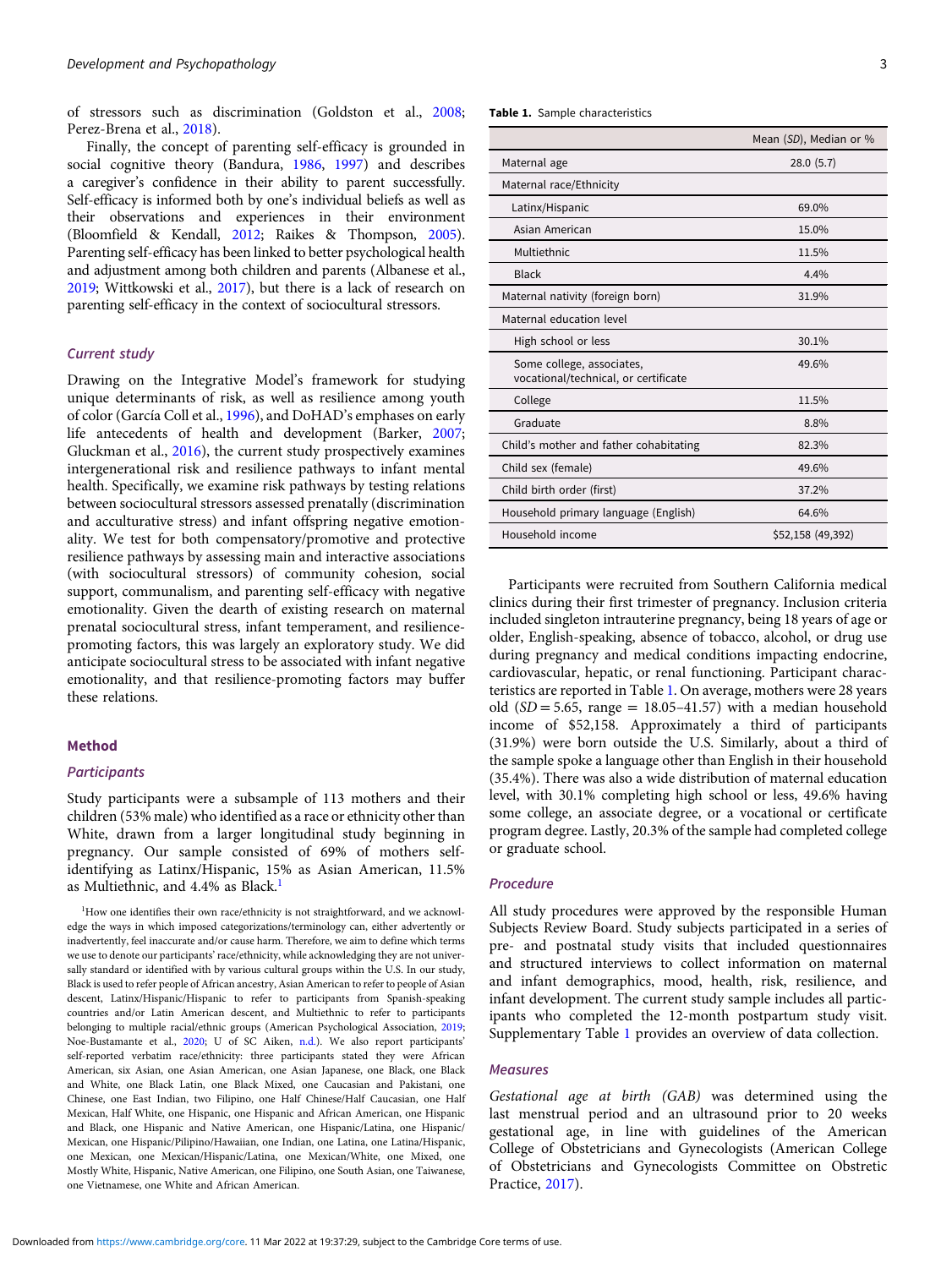#### Sociocultural stressors

Acculturative stress was measured at a 25-week prenatal visit with the Societal, Attitudinal, Environmental, and Familial Acculturative Stress Scale short version (SAFE; Mena et al., [1987\)](#page-13-0). Subjects were asked to rate the stressfulness of 24 items on a 5-point Likert scale (e.g., "It bothers me that family members I am close to do not understand my new values" and "It bothers me when people pressure me to assimilate (or blend in)"), with higher scores indicating greater acculturative stress. The SAFE has demonstrated strong reliability and been used with different immigrant and later generation populations (Ahmed et al., [2011](#page-10-0); D'Anna-Hernandez et al., [2015;](#page-11-0) Mena et al., [1987;](#page-13-0) Shattell et al., [2008\)](#page-14-0). Internal reliability in the current sample was 0.88.

Discrimination was assessed at the 25-week prenatal visit with Williams' Major and Everyday Discrimination Scales (Williams et al., [2007\)](#page-14-0). The Major Experiences of Discrimination scale asks participants if they have experienced unfair treatment as it pertains to nine different situations (e.g., ever been unfairly fired, stopped by the police, and so forth). The number of situations participants endorse are summed for a total score. The Everyday Discrimination Scale asks participants how often in their day-to-day life they have experienced discriminatory treatment in 10 contexts, such as being treated with less courtesy than others or followed around in stores (never, once, two or three times, four or more times). The number of times reported is summed for a total score. Both scales have demonstrated construct validity (Taylor et al., [2004](#page-14-0)).

#### Resilience-promoting factors

Community cohesion was assessed at the 25-week prenatal visit with 12 statements from the Social Ties Scale (Cutrona et al., [2000\)](#page-11-0) referring to different types of community support which participants indicated as either true or false (e.g., neighbors get together to deal with community problems, neighbors help and look out for one another). Endorsed items were summed for a total score. This scale has demonstrated adequate reliability in previous research (Cutrona et al., [2000\)](#page-11-0) and had an alpha value of 0.86 in the current study.

Social support also was measured at the 25-week visit with the Medical Outcomes Study Social Support Survey (MOS-SS; Sherbourne & Stewart, [1991\)](#page-14-0). The MOS-SS consists of 19 items asking about tangible support, positive social interaction, affection, and emotional/informational support. This scale has been used extensively and demonstrates strong reliability (Racine, Madigan, et al., [2018](#page-13-0); Sherbourne & Stewart, [1991](#page-14-0)). The current study uses a standardized total score, and internal reliability was .98.

Communalism was assessed at the 35-week prenatal visit with a 28-item scale developed by Abdou et al. ([2010\)](#page-10-0) from two wellestablished scales assessing familism and communalism. Participants responded to items such as "I owe it to my parents to do well in life" or "I would take time off from work to visit a sick friend" on a 4-point scale ranging from "strongly disagree" to "strongly agree." Items are summed for a total score. The scale has demonstrated good reliability with pregnant women (Abdou et al., [2010\)](#page-10-0) and had an alpha value of 0.84 in the current study.

Parenting self-efficacy was collected at 6 months postpartum with the Maternal Self-Efficacy in the Nurturing Role Questionnaire (Pedersen et al., [1989](#page-13-0)). The questionnaire consists of 16 items on a 7-point Likert scale asking mothers' how representative they feel different statements are of their parenting experience. Example items include, "I am concerned that my patience with my baby is limited" and "I trust my feelings and intuitions about taking care of my baby." Items are summed for a total score. This scale has previously demonstrated adequate test-retest reliability and internal consistency (Pedersen et al., [1989;](#page-13-0) Porter & Hsu, [2003\)](#page-13-0) and had internal reliability of 0.84 in the current study.

#### Infant temperament

Infant Negative Emotionality at 12 months was assessed with the Infant Behavior Questionnaire (IBQ; Gartstein & Rothbart, [2003\)](#page-12-0), a 191-item measure that has been used extensively in developmental research and demonstrates good reliability and validity (Goldsmith & Campos, [1990;](#page-12-0) Worobey & Blajda, [1989](#page-14-0)). In order to reduce maternal reporting bias, questions assess the infant's concrete behaviors in clearly defined situations, for example, "During a peek-a-boo game, how often did the baby smile?" and "How often during the last week did the baby startle to a sudden or loud noise?"Individual item responses can range from 1 "never" to 7 "always." The questionnaire items map onto three primary temperament dimensions: Negative Emotionality, Surgency/<br>Extraversion and Orienting/Regulation. The Negative and Orienting/Regulation. The Negative Emotionality dimension, the focus of this investigation, is comprised of four subscales: Sadness, Fear, Falling Reactivity, and Distress to Limitations. Internal reliability of this dimension in the current study was 0.92.

#### Data analyses

Descriptive analyses included examination of sample demographics, data distributions, bivariate associations, and levels of sociocultural stressors and resilience-promoting factors by race/ ethnicity. To select model covariates, we examined demographic variables with prior theoretical or empirical support for association with infant temperament with bivariate correlations, including biological sex at birth, GAB, household income, parental cohabitation, birth order, maternal nativity status, and maternal education. All variables significantly associated  $(p < .05)$  with temperament were included in subsequent models. The amount of missing data averaged less than 4% across all variables included in analyses, and Little's MCAR test indicated there was no systematic pattern of missing values ( $\chi^2$ (52) = 55.36, p = .35).

Hierarchical linear regression was utilized to first assess the impact of sociocultural stressors on infant negative emotionality above and beyond covariates. Only sociocultural stressors that showed bivariate associations with negative emotionality were included in regression models. Promotive (main) and protective (interaction) effects of resilience-promoting factors were subsequently tested in a third step (community cohesion, social support, communalism, and parenting self-efficacy). The same four models were repeated with each sociocultural stressor.

Lastly, because a number of DoHAD findings have suggested that vulnerabilities to prenatal stress are sex-differentiated (Braithwaite et al., [2017;](#page-11-0) Clayborne et al., [2021](#page-11-0); Glynn & Sandman, [2012;](#page-12-0) Hicks et al., [2019;](#page-12-0) McLaughlin et al., [2021](#page-13-0); Rosa et al., [2019;](#page-13-0) Sandman et al., [2013;](#page-13-0) Sandman et al., [2015](#page-13-0); Sharp et al., [2015](#page-14-0)), we tested the interaction of stressor X sex in a fourth step. All continuous variables contributing to interaction terms were centered prior to analysis.

Hayes' ([2018\)](#page-12-0) PROCESS macro for SPSS was used to plot and probe significant interactions at the 16th and 84th percentiles of the predictor variable (indicating low and high levels of the predictor; Hayes, [2018\)](#page-12-0), and the 16th, 50th, and 84th percentile of the moderator (indicating low, moderate, and high levels of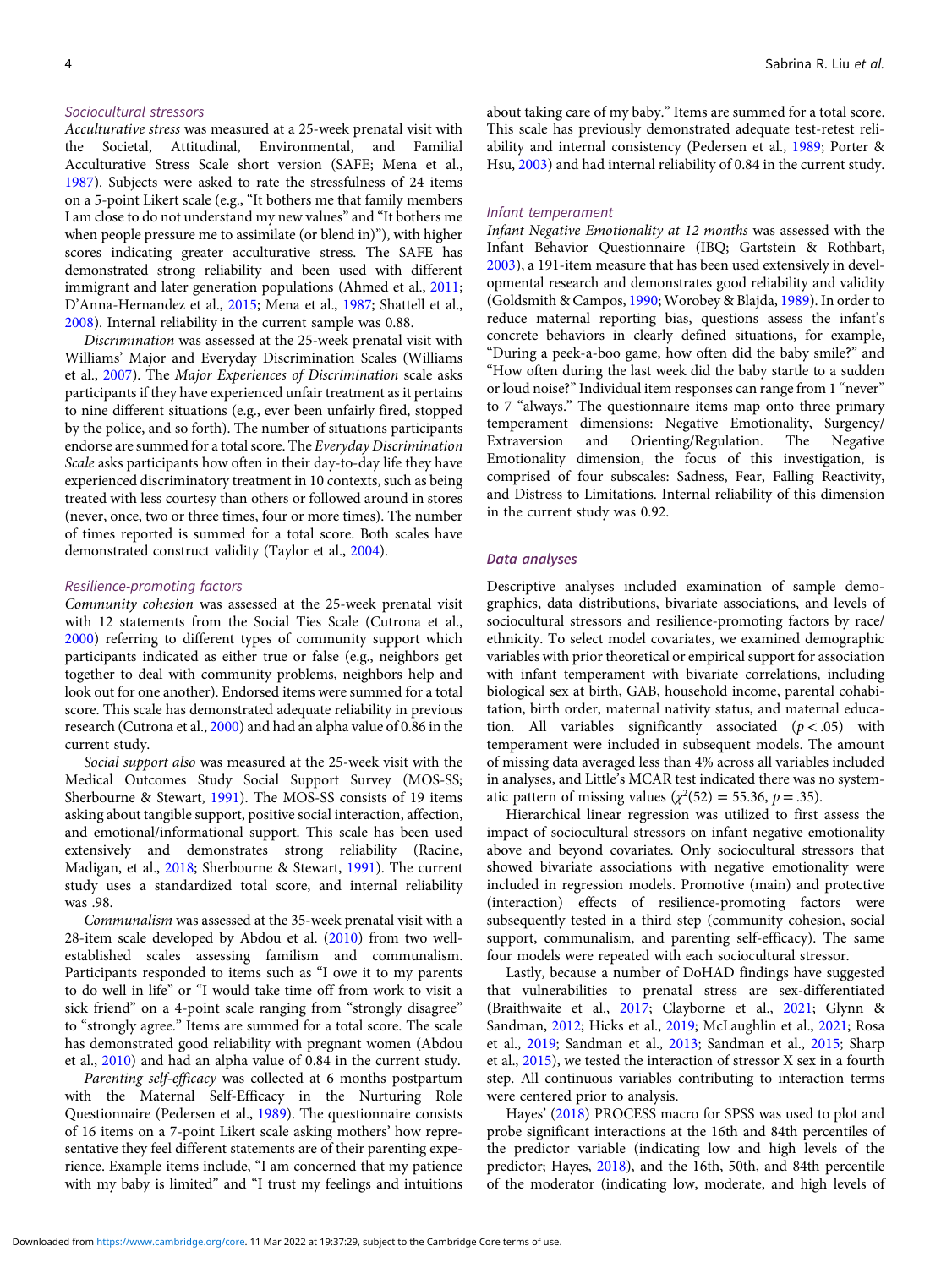the moderator). The Johnson-Neyman technique was utilized to define regions of significance (Hayes, [2018\)](#page-12-0).

#### Results

#### Descriptive information

Table [2](#page-7-0) displays means and bivariate associations of study variables. All sociocultural stressors were positively associated with one another. Among resilience-promoting factors, social support was associated with both community cohesion and communalism. Everyday discrimination and acculturative were related to more negative emotionality, while parenting self-efficacy and GAB were related to less negative emotionality.

Participants' average levels of sociocultural stressors and resilience-promoting factors are presented by race/ethnicity in Table [3.](#page-8-0) Although differences across race/ethnicity were not tested statistically, descriptively Black and Multiethnic participants experienced the greatest amount of discrimination on average, while Asian American participants had the highest levels of acculturative stress. Black participants reported the highest average levels of all resilience-promoting factors.

#### Risk and resilience analyses

Both everyday discrimination and acculturative stress (assessed prenatally) significantly predicted infant negative emotionality after adjusting for GAB (see Step 1 in Tables [4](#page-8-0)–[5](#page-8-0) and Figure [1\)](#page-9-0). When entered into the linear regression model with everyday discrimination, parenting self-efficacy had a promotive/main effect on negative emotionality such that higher levels of parenting selfefficacy were associated with less infant negative emotionality (see Table [4](#page-8-0), Figure [1](#page-9-0)a). When entered into the model with acculturative stress, parenting self-efficacy had a significant protective/interaction effect, with moderate and higher levels of parenting selfefficacy buffering the relation between acculturative stress and infant negative emotionality (see Table [5](#page-8-0), Figure [1b](#page-9-0); Conditional Effects: Low PSE:  $t = 3.40$ ,  $p < .001$ ; Moderate PSE:  $t = 1.21$ .  $p = .23$ ; High PSE:  $t = -0.57$ ,  $p = .57$ ). The Johnson–Neyman Regions of Significance test indicated the relation between acculturative stress and negative emotionality was no longer statistically significant when level of parenting self-efficacy was above 97.02 (approximately 43rd percentile in the current sample). As parenting self-efficacy levels increased beyond 97, the relation between acculturative stress and negative emotionality continued to decrease in strength. No other resilience factors (community cohesion, social support, or communalism) were found to have significant main or interaction effects on negative emotionality in models with acculturative stress or everyday discrimination (six models in total). These results are provided in the Supplementary Material (see Supplementary Tables [4](https://doi.org/10.1017/S0954579422000141)–[7](https://doi.org/10.1017/S0954579422000141)).

Results testing the interaction of sex and sociocultural stressors are reported in the Supplementary Material. The interaction of sex and acculturative stress during pregnancy reached statistical significance in some (see Supplementary Tables [5](https://doi.org/10.1017/S0954579422000141), [7](https://doi.org/10.1017/S0954579422000141), [9\)](https://doi.org/10.1017/S0954579422000141), but not all models. Plotting this interaction suggests the association between acculturative stress and negative emotionality may be stronger for girls than boys (see Figure [2\)](#page-9-0).

#### **Discussion**

The far reaching effects of mental health disorders in childhood are disproportionately felt by youth of color (Alegria et al., [2010;](#page-10-0) Marrast et al., [2016\)](#page-13-0), emphasizing the importance of understanding and ultimately intervening with early antecedents and precipitants of childhood mental health challenges. Although it is established that preconception and prenatal stress impacts offspring mental health (Graignic-Philippe et al., [2014;](#page-12-0) Park et al., [2014](#page-13-0); Van den Bergh et al., [2017\)](#page-14-0), to date stressors emphasized by the Integrative Model as critical for understanding development in populations of color, including discrimination and acculturative stress (García Coll et al., [1996](#page-12-0)), have been understudied in this context. Further, questions remain unanswered about which maternal factors promote infant resilience to preconception and prenatal adversity exposure (Liu & Glynn, [2021\)](#page-12-0). Results of the current study add empirical evidence to these existing research gaps. Specifically, we found that maternal experiences of acculturative stress and everyday discrimination, assessed prenatally, predicted infants' greater negative emotionality at 12 months of age, but that mothers' parenting self-efficacy at 6 months of age counteracted these effects.

Our findings have implications for future study as well as prevention and intervention. Accumulating research has shown that acculturative stress and discrimination are harmful to one's health (Bekteshi & van Hook, [2015;](#page-11-0) D'Anna-Hernandez et al., [2015](#page-11-0); Paradies et al., [2015;](#page-13-0) Revollo et al., [2011;](#page-13-0) Williams et al., [2019](#page-14-0)). Here, we see evidence that they may also be risk factors for mental health of the next generation. Notably we did not find an association between major events of discrimination and infant negative emotionality, consistent with previous research findings that more chronic, everyday discrimination may be more harmful to health and development (Ayalon & Gum, [2011](#page-11-0); Bennett et al., [2010](#page-11-0); Wheaton et al., [2018\)](#page-14-0). Therefore, the development of, and research on, policies and programs to reduce maternal stress exposure must consider acculturative stress and chronic discrimination.

Because we found associations between parenting self-efficacy and lower levels of infant negative emotionality, and did not find links of the same magnitude for communalism, social support, or community cohesion, our results also indicate the potential of intervention and prevention programs that enhance parenting self-efficacy to promote child emotional health and reduce later mental health challenges. One method for achieving this goal could involve brief parenting support and parenting skill sessions embedded into pediatric well-child visits (Weisleder et al., [2016\)](#page-14-0) or home visiting programs (Granado-Villar et al., [2009\)](#page-12-0) throughout a child's first year of life. There are a number of brief parenting interventions, such as Triple P, that have already been shown to improve parenting self-efficacy (Gilkerson et al., [2020;](#page-12-0) Tully & Hunt, [2016\)](#page-14-0).

The current study also highlights some priority areas for future research. More studies are needed to replicate and expand the links between prenatal sociocultural stress and infant negative emotionality, including through the study of additional indicators of emotional and cognitive development, and later mental health outcomes. Notably, analyses found some evidence to suggest that the association between acculturative stress and negative emotionality differed by sex. Specifically, in some models, the effect appeared stronger for girls than boys. Future research examining this moderation by sex with larger sample sizes could improve understanding of this potential interaction, but these results do align with those of previous researchers (Braithwaite et al., [2017;](#page-11-0) Hicks et al., [2019;](#page-12-0) Sandman et al., [2013](#page-13-0)). Evidence suggests mechanisms behind these results may include differential HPA axis and placental responses to stress based on fetal sex (Hicks et al., [2019\)](#page-12-0).

Another important observation from this study was the presence of statistically significant associations among all of the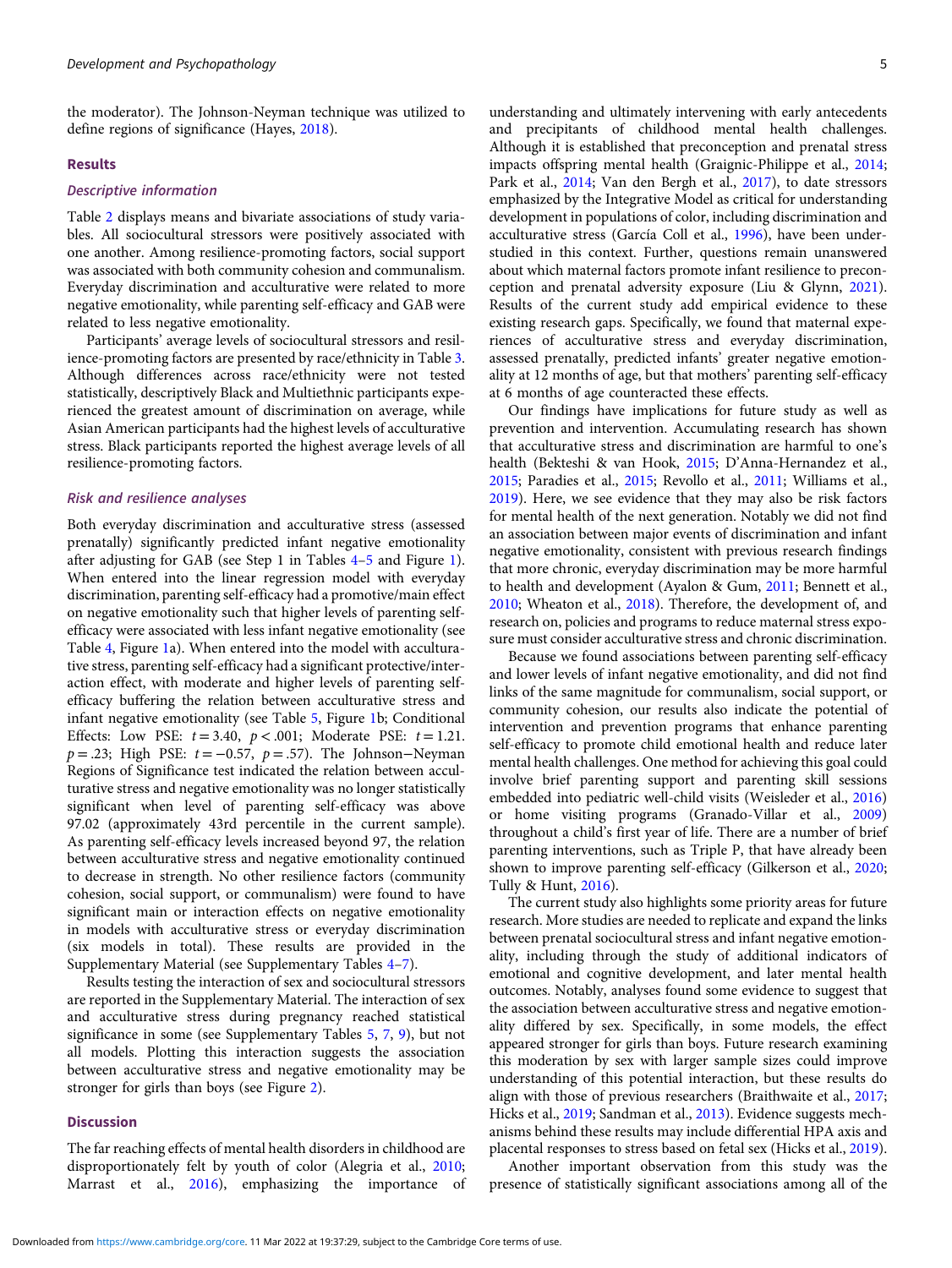$\overline{\phantom{0}}$ 

|                                                     | M(SD)           | $\mathbf{1}$ | 2            | 3            | $\overline{4}$ | 5              | 6        | $\overline{7}$ | 8            | 9         | 10             | 11      | 12           | 13           | 14             | 15 |
|-----------------------------------------------------|-----------------|--------------|--------------|--------------|----------------|----------------|----------|----------------|--------------|-----------|----------------|---------|--------------|--------------|----------------|----|
| Sociocultural stressors                             |                 |              |              |              |                |                |          |                |              |           |                |         |              |              |                |    |
| 1. Major experiences of discrimination <sup>a</sup> | 1.19(1.32)      | $\mathbf{1}$ |              |              |                |                |          |                |              |           |                |         |              |              |                |    |
| 2. Everyday discrimination <sup>a</sup>             | 8.34(9.16)      | $0.49**$     | $\mathbf{1}$ |              |                |                |          |                |              |           |                |         |              |              |                |    |
| 3. Acculturative stress <sup>a</sup>                | 19.84 (12.71)   | $0.30**$     | $0.28**$     | $\mathbf{1}$ |                |                |          |                |              |           |                |         |              |              |                |    |
| Resilience-promoting factors                        |                 |              |              |              |                |                |          |                |              |           |                |         |              |              |                |    |
| 4. Community cohesion <sup>a</sup>                  | 6.89(3.50)      | $-0.16$      | $-0.11$      | $-0.26**$    | 1.00           |                |          |                |              |           |                |         |              |              |                |    |
| 5. Social support <sup>a</sup>                      | 74.82 (24.92)   | 0.02         | 0.04         | $-0.08$      | $0.21*$        | $\overline{1}$ |          |                |              |           |                |         |              |              |                |    |
| 6. Communalism <sup>a</sup>                         | 81.19 (9.17)    | $-0.22*$     | $-0.19$      | $-0.06$      | 0.19           | $0.35**$       | 1        |                |              |           |                |         |              |              |                |    |
| 7. Parenting self-efficacy                          | 97.39 (11.66)   | 0.07         | $-0.11$      | $-0.24*$     | 0.05           | 0.14           | 0.19     | $\mathbf{1}$   |              |           |                |         |              |              |                |    |
| Infant temperament                                  |                 |              |              |              |                |                |          |                |              |           |                |         |              |              |                |    |
| 8. Infant negative emotionality                     | 3.58(0.65)      | 0.05         | $0.21*$      | $0.24*$      | $-0.18$        | $-0.09$        | $-0.09$  | $-0.28**$      | $\mathbf{1}$ |           |                |         |              |              |                |    |
| Demographic factors                                 |                 |              |              |              |                |                |          |                |              |           |                |         |              |              |                |    |
| 9. Infant sex (% Female)                            | 49.56           | 0.16         | 0.15         | 0.18         | $-0.09$        | 0.08           | $-0.21*$ | $-0.02$        | 0.02         | 1         |                |         |              |              |                |    |
| 10. Household income (US \$)                        | 52,158 (4,7824) | $-0.10$      | 0.04         | 0.02         | 0.18           | 0.13           | 0.16     | $-0.07$        | $-0.12$      | $-0.03$ 1 |                |         |              |              |                |    |
| 11. Parents cohabitating (%)                        | 82.00           | 0.10         | 0.05         | 0.03         | $-0.04$        | 0.04           | $-0.10$  | 0.05           | 0.04         |           | $0.04$ $0.22*$ | 1       |              |              |                |    |
| 12. Gestational age at birth (weeks)                | 38.47 (1.99)    | $-0.24*$     | $-0.11$      | 0.06         | 0.08           | $-0.04$        | 0.16     | $-0.08$        | $-0.20*$     | $-0.13$   | 0.13           | $-0.15$ | $\mathbf{1}$ |              |                |    |
| 13. Birth order (first, %)                          | 37.17           | $-0.15$      | 0.00         | 0.07         | $-0.03$        | 0.16           | $0.21*$  | $-0.20$        | $-0.08$      | 0.01      | 0.13           | $-0.17$ | $0.26**$     | $\mathbf{1}$ |                |    |
| 14. Maternal nativity status (foreign born, %)      | 31.86           | $-0.16$      | $-0.26**$    | 0.06         | $0.19*$        | 0.01           | 0.18     | $-0.06$        | 0.15         | 0.08      | 0.17           | 0.17    | 0.01         | $-0.09$      | $\overline{1}$ |    |
| 15. Education (4 years of college or more, %)       | 20.35           | 0.04         | 0.07         | 0.13         | $0.24*$        | $0.20*$        | $0.27**$ | $-0.04$        | $-0.09$      | 0.11      | $0.66**$       | $0.23*$ | 0.16         | $0.20*$      | $0.22*$        |    |
|                                                     |                 |              |              |              |                |                |          |                |              |           |                |         |              |              |                |    |

<span id="page-7-0"></span>Table 2. Means and intercorrelations of sociocultural stressors, resilience-promoting factors, negative emotionality, and demographic factors

*Note.* <sup>a</sup>Measure was assessed prenatally.  $^{\star}p \leq .05$ ,  $^{**}p \leq .01$ .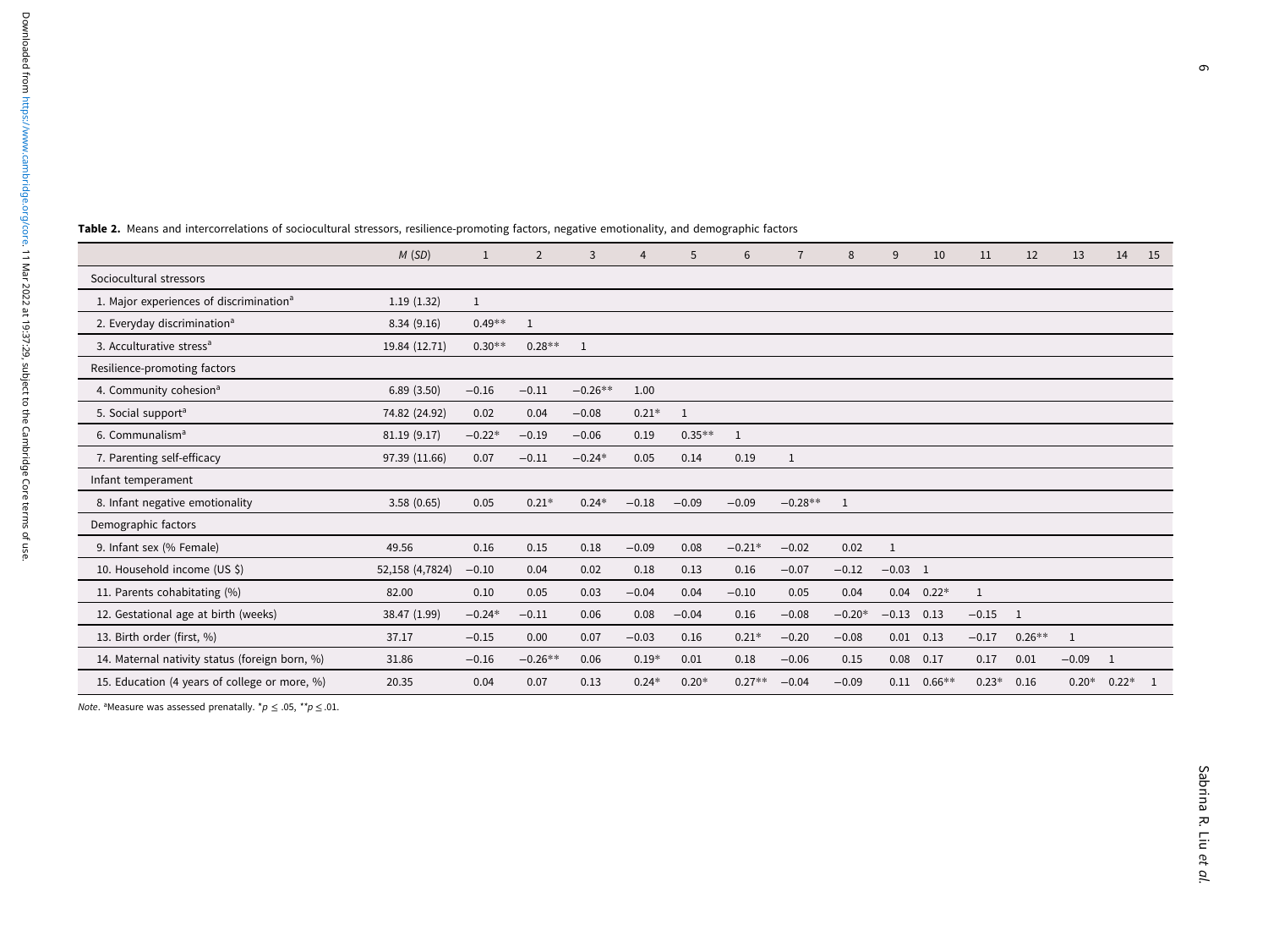|                                      | Black $(n=5)$   | Asian American ( $n = 17$ ) | Multiethnic $(n = 13)$ | Latinx/Hispanic ( $n = 78$ ) |
|--------------------------------------|-----------------|-----------------------------|------------------------|------------------------------|
| Sociocultural stressors              |                 |                             |                        |                              |
| Major discrimination <sup>a</sup>    | 2.40(1.82)      | 0.71(.92)                   | 1.92(1.80)             | 1.09(1.20)                   |
| Everyday discrimination <sup>a</sup> | 15.40 (14.08)   | 9.26(10.64)                 | 15.54 (10.64)          | 6.41(7.32)                   |
| Acculturative stress <sup>a</sup>    | 18.40 (6.88)    | 24.63 (13.19)               | 18.31 (11.29)          | 19.16 (13.10)                |
| Resilience factors                   |                 |                             |                        |                              |
| Community cohesion <sup>a</sup>      | 8.80(2.59)      | 8.53(2.58)                  | 6.08(3.71)             | 6.53(3.60)                   |
| Social support <sup>a</sup>          | 82.37 (17.50)   | 74.42 (20.28)               | 81.88 (19.30)          | 73.15 (28.06)                |
| Communalism <sup>a</sup>             | $91.00$ $(.00)$ | 83.00 (6.99)                | 78.85 (12.56)          | 80.92 (8.93)                 |
| Parenting self-efficacy              | 103.60 (7.92)   | 93.65 (14.27)               | 97.58 (11.77)          | 97.86 (11.07)                |

<span id="page-8-0"></span>Table 3. Means of sociocultural stressors and resilience-promoting factors by race/ethnicity

Note. Values presented are sample means, with standard deviation in parentheses. Due to small sample sizes, statistical differences were not tested. <sup>a</sup>Measure was assessed prenatally.

Table 4. Main and interaction effects of discrimination and parenting self-efficacy on negative emotionality

|                                                                                           | Estimate | <b>SE</b> | Standardized estimate | p-Value |
|-------------------------------------------------------------------------------------------|----------|-----------|-----------------------|---------|
| Step 1 $(F(2, 93) = 5.03, p = .01, R^2 = 0.10)$                                           |          |           |                       |         |
| Constant                                                                                  | 6.35     | 1.32      |                       | .000    |
| Everyday discrimination <sup>a</sup>                                                      | 0.01     | 0.01      | 0.21                  | .038    |
| Gestational age at birth                                                                  | $-0.07$  | 0.03      | $-0.21$               | .039    |
| Step 2 ( $F(4,91) = 5.04$ , $p = 0.00$ , $R^2 = 0.18$ , $\Delta R^2 = 0.08$ , $p = .01$ ) |          |           |                       |         |
| Constant                                                                                  | 6.70     | 1.27      |                       | .000    |
| Everyday discrimination <sup>a</sup>                                                      | 0.01     | 0.01      | 0.17                  | .088    |
| Gestational age at birth                                                                  | $-0.08$  | 0.03      | $-0.24$               | .016    |
| Parenting self-efficacy                                                                   | $-0.02$  | 0.01      | $-0.29$               | .003    |
| Everyday discrimination X parenting self-efficacy                                         | 0.00     | 0.00      | $-0.02$               | .840    |

Note. Model run with the inclusion of household income, parental cohabitation, infant sex, and parity did not substantively change results. <sup>a</sup>Measure was assessed prenatally.

Table 5. Main and interaction effects of acculturative stress and parenting self-efficacy on negative emotionality

|                                                                            | Estimate | <b>SE</b> | Standardized estimate | $p$ -Value |
|----------------------------------------------------------------------------|----------|-----------|-----------------------|------------|
| Step 1 ( $F(2, 90) = 7.25$ , $p = .00$ , $R^2 = 0.14$ )                    |          |           |                       |            |
| Constant                                                                   | 7.38     | 1.36      |                       | .000       |
| Acculturative stress <sup>a</sup>                                          | 0.01     | 0.01      | 0.26                  | .008       |
| Gestational age at birth                                                   | $-0.10$  | 0.04      | $-0.27$               | .006       |
| Step 2 $(F(4,88) = 7.29, p = .00, R^2 = 0.25, \Delta R^2 = 0.11, p = .00)$ |          |           |                       |            |
| Constant                                                                   | 7.82     | 1.29      |                       | .000       |
| Acculturative stress <sup>a</sup>                                          | 0.01     | 0.01      | 0.18                  | .061       |
| Gestational age at birth                                                   | $-0.11$  | 0.03      | $-0.31$               | .001       |
| Parenting self-efficacy                                                    | $-0.01$  | 0.01      | $-0.22$               | .027       |
| Acculturative stress X Parenting self-efficacy                             | 0.00     | 0.00      | $-0.25$               | .011       |

Note. Model run with the inclusion of household income, parental cohabitation, infant sex, and parity did not substantively change results. <sup>a</sup>Measure was assessed prenatally.

sociocultural stressors examined – suggesting that women of color face multiple co-occurring stressors related to their race/ethnicity and social position in a society built on structural racism (Bailey et al., [2017\)](#page-11-0). For this reason, we did not examine specific types of discrimination, such as sexism and racism, but rather assessed the impact of any form of chronic discrimination on birth

outcomes. However, future research that considers distinctive sources of discrimination and other stressors, including structural racism, is necessary.

Next steps for this work should also focus on identifying the psychobiological mechanisms of intergenerational transmission of sociocultural stress from mother to child during pregnancy.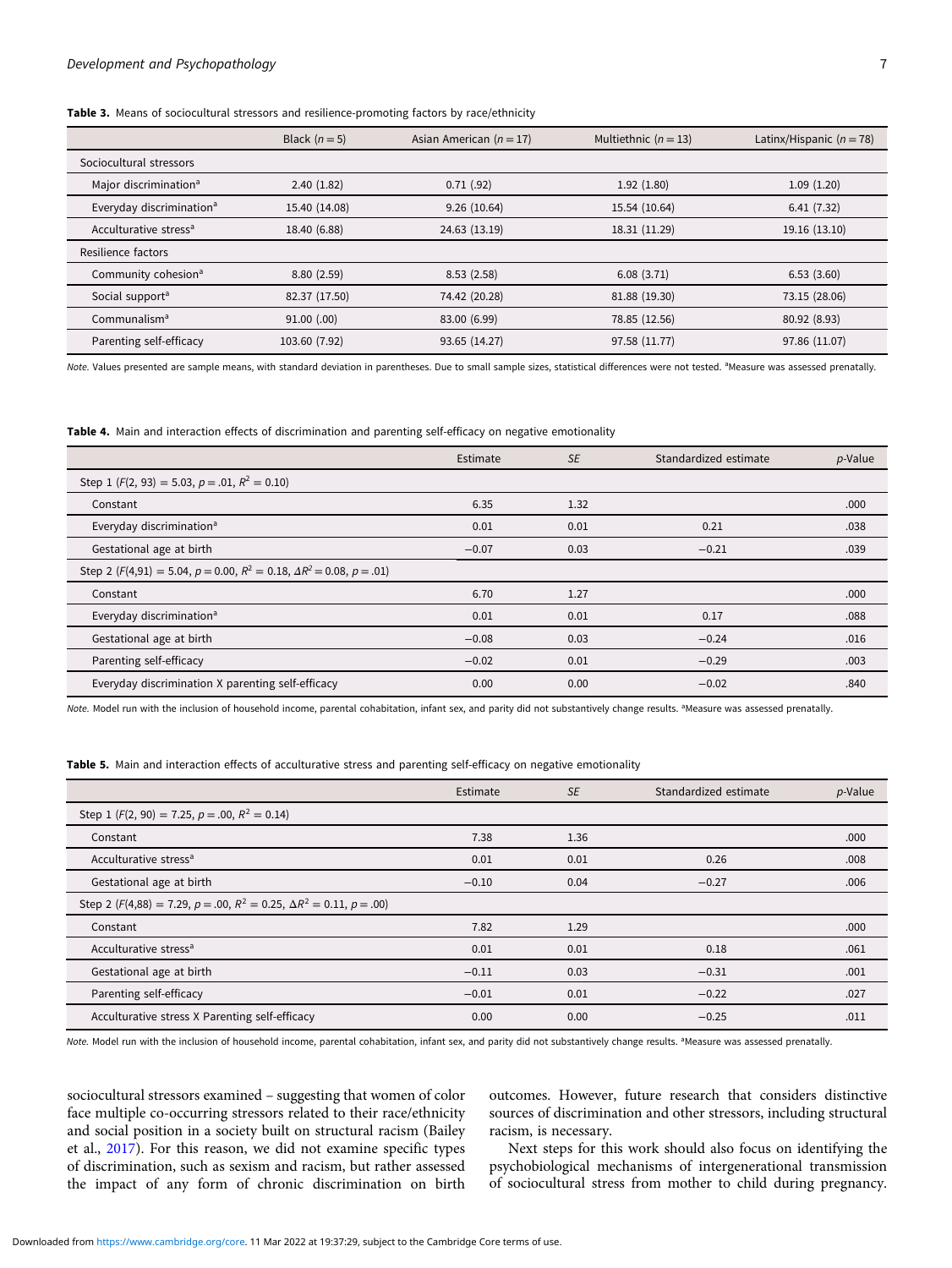<span id="page-9-0"></span>

Figure 1. Parenting self-efficacy functions as a resilience-promoting factor in the context of prenatally assessed maternal sociocultural stressors (a, everyday discrimination, b, acculturative stress) and infant negative emotionality. Note. Low, moderate, and high represent the 16th, 50th, and 84th percentiles of the predictor and moderator variables.



Figure 2. The relation between prenatally assessed acculturative stress and negative emotionality is stronger for girls. Note. Low and high acculturative stress represent the 16th and 84th percentiles. Model adjusts for gestational age at birth.

One possible mediating factor is earlier GAB, which was related to infant negative emotionality in the current study, and has previously been linked to maternal experiences of prenatal discrimination (although we did not see associations with acculturative stress or everyday discrimination; Alhusen et al., [2016](#page-10-0); Christian, [2020\)](#page-11-0). Maternal distress stemming from sociocultural stress also could be an intermediary factor; this hypothesis is supported by research findings that discrimination and acculturative stress are linked to depressive symptoms (Canady et al., [2008;](#page-11-0) D'Anna-Hernandez et al., [2015](#page-11-0)) and infant temperament (see Supplemental Table [S10](https://doi.org/10.1017/S0954579422000141)).

In this study, community cohesion, communalism, and social support did not show statistically significant resilience-promoting effects. However, continuing to test these factors is important because their effectiveness may be dependent on certain contextual factors, such as cultural background or acculturation level. It is important that future research statistically test these differences in larger samples, as it may guide understanding of what forms of resilience and protective factors are more likely accessible within communities of color.

There also are limitations to the current research that are important to note. First, the sample was limited in terms of its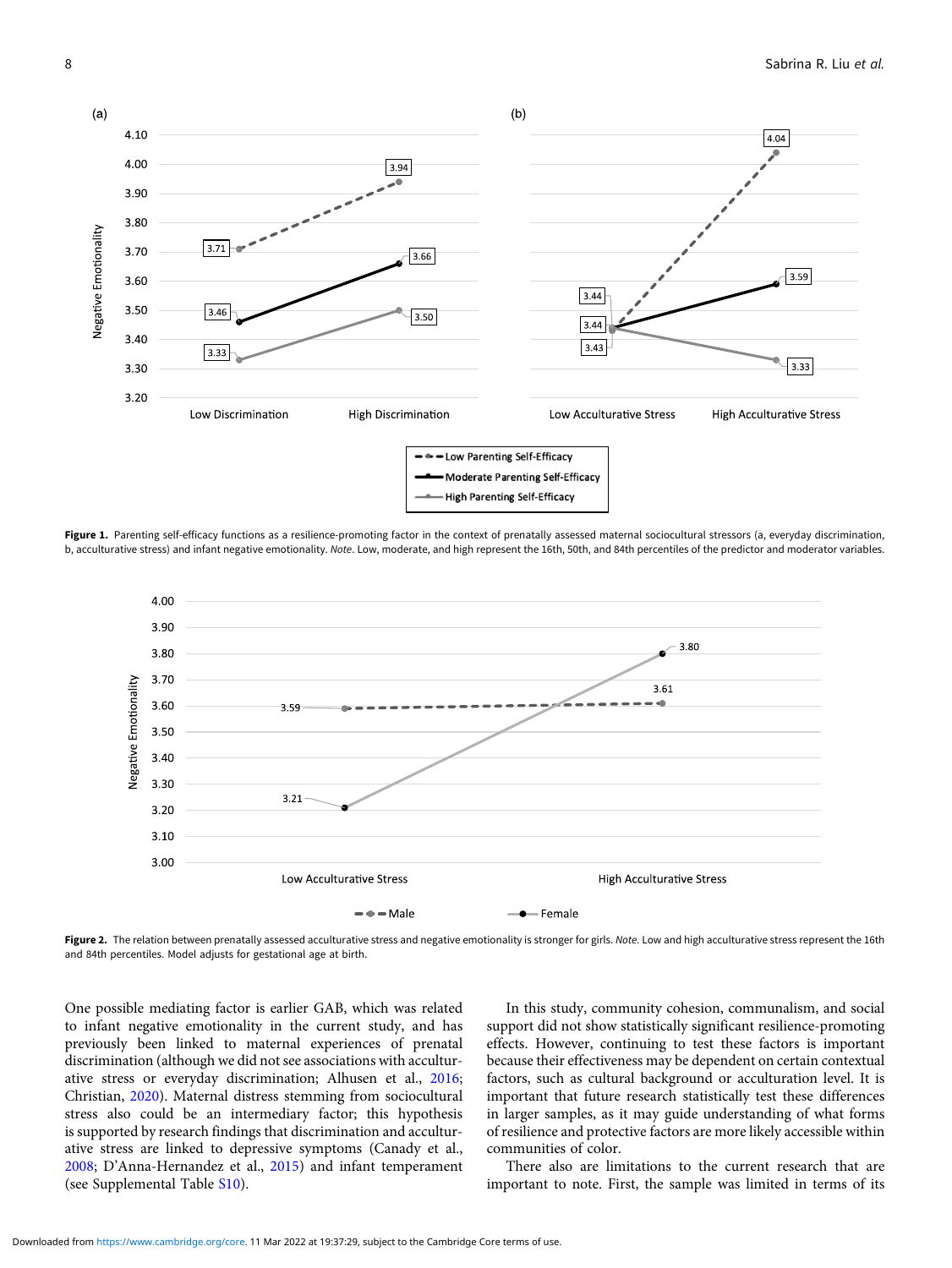<span id="page-10-0"></span>racial/ethnic diversity, with the majority of participants (69%) being Latinx/Hispanic. Although discrimination is a universal experience for all populations of color, these experiences are not distributed equally or uniformly across populations (Lee et al., [2019](#page-12-0)). Research on larger samples that allows for the statistical testing of these differences, as well as the examination of relations between sociocultural stressors and infant outcomes separately for mothers and infants of various race/ethnicities, could help to elucidate if these stressors are more salient for some populations versus others, and why.

Second, while our conclusion that parenting self-efficacy may have a positive impact on subsequent infant negative emotionality is heightened by distal and sequential separation of the measures (6 and 12 months) it is important to acknowledge that these findings are maternal report and correlational. As such, there is a possibility that parenting self-efficacy may be enhanced when parenting an infant with an easier temperament. However, prior research findings suggest that parenting self-efficacy prospectively predicts infant negative temperament, but not the other way around (Verhage et al., [2013\)](#page-14-0). It is also conceivable that these relations may be influenced by maternal bias, although a recent study of 935 mothers found configural, metric, and scalar invariance between mothers with and without a lifetime history of depression across dimensions of maternal-rated child temperament, leading authors to conclude that maternal report of youth temperament is not biased by maternal mental illness (Olino et al., [2020\)](#page-13-0). The likelihood of bias is also reduced by the IBQ's specific measure design to avoid maternal reporting bias through asking questions about infants' concrete behavior in specific situations. Still, future research that confirms the relation between sociocultural stress, parenting self-efficacy, and infant temperament as measured with independent observers or with behavioral measures would strengthen the validity the current findings. Lastly, this study did not include postnatal measures of discrimination and acculturative stress, thus limiting our understanding of whether preconception or prenatal sociocultural stress has a distinctive impact on infant temperament over and above postnatal sociocultural stress. Future research that includes these measures at both pre- and postnatal timepoints can assist in understanding how timing matters for stress transmission.

Despite this study's limitations, the implications of our findings are clear. In the field of maternal and child health, several truths must be acknowledged. First, women of color face more stressors compared to their White counterparts because of societal systems that marginalize people of color, and second, this stress exposure translates to health risk for offspring, potentially perpetuating health disparities across generations. This recognition is particularly important in the current moment, as we are presently experiencing a unique historical time of societal upheaval and threat against communities of color. The years leading up to 2022 have been marked by rising national rates of White nationalism and White supremacy, racially motivated hate crimes, anti-immigrant rhetoric and policies, and racist police brutality (Boyd, Krieger, et al., [2020](#page-11-0); Seaton et al., [2018](#page-14-0)). The year 2020 was defined by the COVID-19 pandemic, which illuminated and exacerbated economic and health inequities across racial lines and exposed the deeply embedded nature of racism in the U.S (Boyd, Krieger, et al., [2020](#page-11-0); Liu & Modir, [2020;](#page-12-0) Seaton et al., [2018\)](#page-14-0). The consequences of COVID-19 for communities of color, in conjunction with continued police killings of unarmed Black people and the massive protests that followed, has led many cities and organizations across the country to make a long overdue

declaration: that racism is a public health crisis (Krieger, [2020\)](#page-12-0). Findings of the current study and others suggest that heightening racism across the country will have a long-lasting impact on maternal and infant health, yet COVID-19 is ironically likely to shift attention away from these areas in the short-term, due to urgent competing health priorities (Jacob et al., [2020\)](#page-12-0).

Therefore, there is a need for research, policy, and practice that pushes for further understanding of relations between prenatal sociocultural stress and infant outcomes, that reduces stress exposure, and that promotes resilience in this context. Having a comprehensive understanding of the role of structural racism in health disparities is critical for anyone engaging in this work, and advocates have called for researcher and practitioner training in topics such as structural competency, cultural humility, structural determinants of disease, defining race as a social and power construct, and institutional inequities as a root cause of injustice (Bailey et al., [2017](#page-11-0); Barkley et al., [2013](#page-11-0); Cerdeña et al., [2020](#page-11-0); Metzl et al., [2018](#page-13-0); Metzl & Hansen, [2014\)](#page-13-0). Lastly, while interventions focused on prenatal health and child and family well-being are needed and important, true primary prevention to achieve health equity necessitates the creation of policies and systems that no longer systematically undermine the health of people of color (National Scientific Council on the Developing Child, [2020](#page-13-0)).

Supplementary material. The supplementary material for this article can be found at [https://doi.org/10.1017/S0954579422000141.](https://doi.org/10.1017/S0954579422000141)

Acknowledgements. The authors express their heartfelt thanks to the families in this study for their continued participation. We also would like to thank the entire team at Chapman University's Early Human and Lifespan Development Program, and in particular Natasha Bailey, Kendra Leak, and Gage Peterson for their assistance on this project. Your dedication and excellent work are greatly appreciated.

Funding statement. This work was supported by National Institute of Health (grant number MH096889).

Conflicts of interest. None.

#### References

- Abdou, C. M., Dunkel Schetter, C., Campos, B., Hilmert, C. J., Dominguez, T. P., Hobel, C. J., Glynn, L. M., & Sandman, C. (2010). Communalism predicts prenatal affect, stress, and physiology better than ethnicity and socioeconomic status. Cultural Diversity and Ethnic Minority Psychology, 16(3), 395–403. <https://doi.org/10.1037/a0019808>
- Ahmed, S. R., Kia-Keating, M., & Tsai, K. H. (2011). A structural model of racial discrimination, acculturative stress, and cultural resources among Arab American adolescents. American Journal of Community Psychology, 48, 181–192. <https://doi.org/10.1007/s10464-011-9424-3>
- Albanese, A. M., Russo, G. R., & Geller, P. A. (2019). The role of parental selfefficacy in parent and child well-being: A systematic review of associated outcomes. Child: Care, Health and Development, 45(3), 333–363. [https://](https://doi.org/10.1111/cch.12661) [doi.org/10.1111/cch.12661](https://doi.org/10.1111/cch.12661)
- Alegria, M., Greif Green, J., McLaughlin, K., & Loder, S. (2015). Disparities in child and adolescent mental health and mental health services in the U.S 2015. [https://philanthropynewyork.org/sites/default/files/resources/Disparities\\_](https://philanthropynewyork.org/sites/default/files/resources/Disparities_in_child_and_adolescent_health.pdf) [in\\_child\\_and\\_adolescent\\_health.pdf](https://philanthropynewyork.org/sites/default/files/resources/Disparities_in_child_and_adolescent_health.pdf)
- Alegria, M., Vallas, M., & Pumariega, A. (2010). Racial and ethnic disparities in pediatric mental health. Child and Adolescent Psychiatric Clinics of North America, 19(4), 759–774. <https://doi.org/10.1016/j.chc.2010.07.001>
- Alhusen, J. L., Bower, K. M., Epstein, E., & Sharps, P.(2016). Racial discrimination and adverse birth outcomes: An integrative review. Journal of Midwifery and Women's Health, 61(6), 707–720. [https://doi.org/10.1111/](https://doi.org/10.1111/jmwh.12490) [jmwh.12490](https://doi.org/10.1111/jmwh.12490)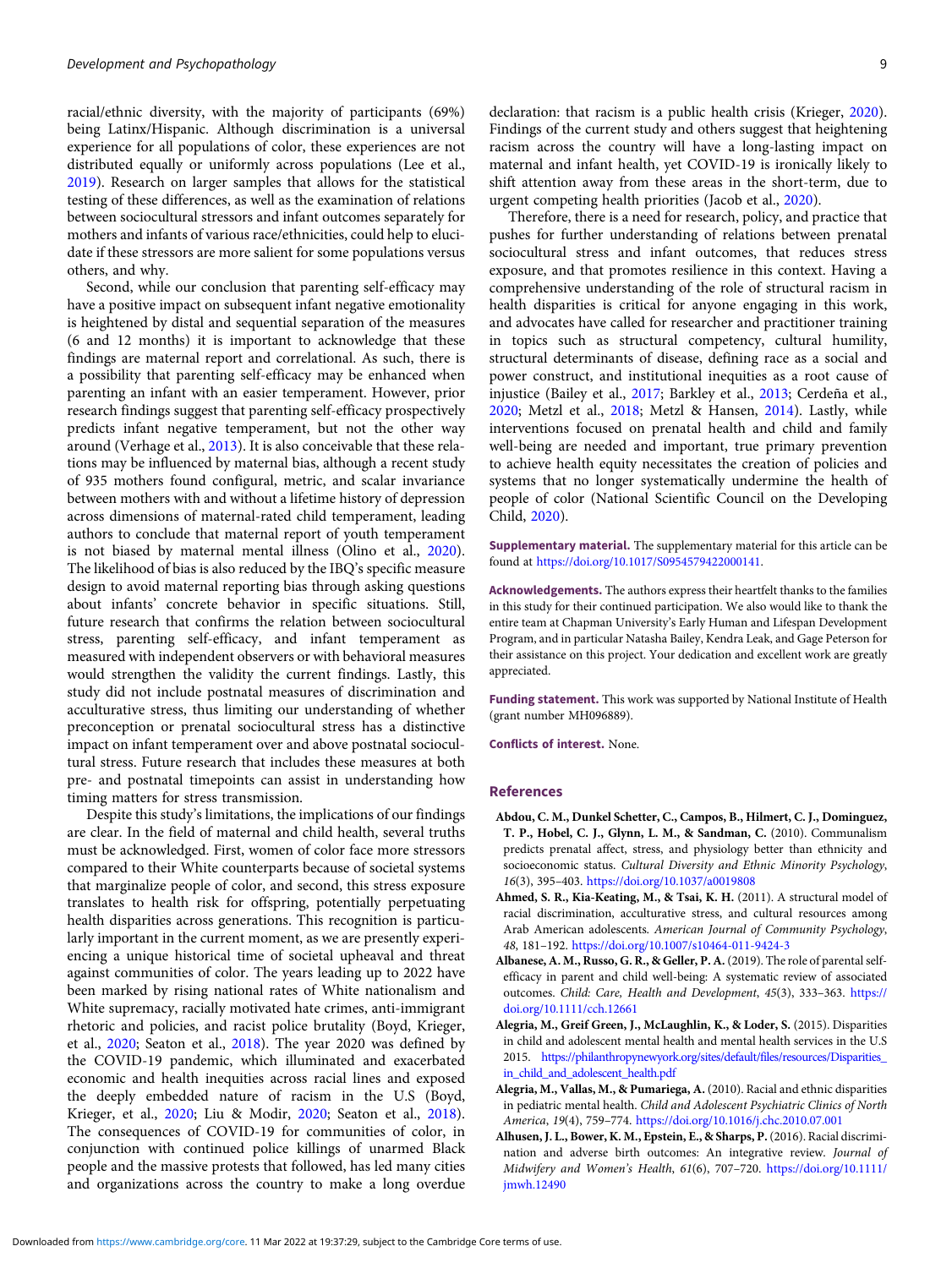- <span id="page-11-0"></span>American College of Obstetricians and Gynecologists Committee on Obstretic Practice (2017). Committee opinion number 700: Methods for estimating the due date. <https://doi.org/10.1097/AOG.0000000000002042>
- American Psychological Association 2019. Bias-free language. [https://](https://apastyle.apa.org/style-grammar-guidelines/bias-free-language) [apastyle.apa.org/style-grammar-guidelines/bias-free-language](https://apastyle.apa.org/style-grammar-guidelines/bias-free-language)
- Ayalon, L., & Gum, A. M. (2011). The relationships between major lifetime discrimination, everyday discrimination, and mental health in three racial and ethnic groups of older adults. Aging and Mental Health, 15(5), 587–594. <https://doi.org/10.1080/13607863.2010.543664>
- Ayanian, J. D. (2015). The costs of racial disparities in health care. Harvard Business Review Digital Articles, 2–4. [https://hbr.org/2015/10/the-costs-of](https://hbr.org/2015/10/the-costs-of-racial-disparities-in-health-care)[racial-disparities-in-health-care](https://hbr.org/2015/10/the-costs-of-racial-disparities-in-health-care) Business Review Digital Articles, 2–4. https://hbr.org/2015/10/the-costs-of-<br>racial-disparities-in-health-care<br>ailey, Z. D., Feldman, J. M., & Bassett, M. D. (2021). How structural racism<br>works — Racist policies as a root
- Bailey, Z. D., Feldman, J. M., & Bassett, M. D. (2021). How structural racism England Journal of Medicine, 384(8), 768–773. [https://doi.org/10.1056/](https://doi.org/10.1056/NEJMms2025396) [NEJMms2025396](https://doi.org/10.1056/NEJMms2025396)
- Bailey, Z. D., Krieger, N., Agénor, M., Graves, J., Linos, N., & Bassett, M. T. (2017). Structural racism and health inequities in the USA: Evidence and interventions. The Lancet, 389, 1453–1463. [https://doi.org/10.1016/S0140-](https://doi.org/10.1016/S0140-6736(17)30569-X) [6736\(17\)30569-X](https://doi.org/10.1016/S0140-6736(17)30569-X)
- Bandura, A. (1986). Social foundations of thought and action: A social cognitive theory. Prentice-Hall.
- Bandura, A. (1997). Self-efficacy: The exercise of control. W.H. Freeman and Company.
- Barker, D. J. P. (2007). The origins of the developmental origins theory. Journal of Internal Medicine, 261(5), 412–417. [https://doi.org/10.1111/j.](https://doi.org/10.1111/j.1365-2796.2007.01809.x) [1365-2796.2007.01809.x](https://doi.org/10.1111/j.1365-2796.2007.01809.x)
- Barkley, L., Kodjo, C., West, K. J., Vo, D. X., Chulani, V. L., Svetaz, M. V., Sylvester, M. S., Kaul, P., & Sanchez, M. O. (2013). Promoting equity and reducing health disparities among racially/ethnically diverse adolescents: A position paper of the Society for Adolescent Health and Medicine. Journal of Adolescent Health, 52(6), 804–807. [https://doi.org/10.1016/j.](https://doi.org/10.1016/j.jadohealth.2013.03.021) [jadohealth.2013.03.021](https://doi.org/10.1016/j.jadohealth.2013.03.021)
- Bekteshi, V., & van Hook, M. (2015). Contextual approach to acculturative stress among latina immigrants in the U.S. Journal of Immigrant and Minority Health, 17(5), 1401–1411. [https://doi.org/10.1007/s10903-014-](https://doi.org/10.1007/s10903-014-0103-y) [0103-y](https://doi.org/10.1007/s10903-014-0103-y)
- Bennett, I. M., Culhane, J. F., Webb, D. A., Coyne, J. C., Hogan, V., Mathew, L., & Elo, I. T. (2010). Perceived discrimination and depressive symptoms, smoking, and recent alcohol use in pregnancy. Birth, 37(2), 90–97. <https://doi.org/10.1111/j.1523-536X.2010.00388.x>
- Berry, J. W. (1997). Immigration, acculturation, and adaptation. Applied Psychology, 46(1), 5–34. <https://doi.org/10.1111/j.1464-0597.1997.tb01087.x>
- Bloomfield, L., & Kendall, S. (2012). Parenting self-efficacy, parenting stress and child behaviour before and after a parenting programme. Primary Health Care Research & Development, 13(4), 364-372. [https://doi.org/10.](https://doi.org/10.1017/S1463423612000060) [1017/S1463423612000060](https://doi.org/10.1017/S1463423612000060)
- Bogart, L. M., Elliott, M. N., Kanouse, D. E., Klein, D. J., Davies, S. L., Cuccaro, P. M., Banspach, S. W., Peskin, M. F., & Schuster, M. A. (2013). Association between perceived discrimination and racial/ethnic disparities in problem behaviors among preadolescent youths. American Journal of Public Health, 103(6), 1074–1081. [https://doi.org/10.2105/](https://doi.org/10.2105/AJPH.2012.301073) [AJPH.2012.301073](https://doi.org/10.2105/AJPH.2012.301073)
- Boyd, R. W., Krieger, N., & Jones, C. P. (2020). In the 2020 US election, we can choose a just future. The Lancet, 396(10260), 1377–1380. [https://doi.org/](https://doi.org/10.1016/S0140-6736(20)32140-1) [10.1016/S0140-6736\(20\)32140-1](https://doi.org/10.1016/S0140-6736(20)32140-1)
- Boyd, R. W., Lindo, E. G., Weeks, L. D., & McLemore, M. R. (2020). On racism: A new standard for publishing on racial health inequities. Health Affairs Blog. Advance online publication. [https://www.healthaffairs.](https://www.healthaffairs.org/do/10.1377/hblog20200630.939347/full/) [org/do/10.1377/hblog2020](https://www.healthaffairs.org/do/10.1377/hblog20200630.939347/full/) [0630.939347/full/](https://www.healthaffairs.org/do/10.1377/hblog20200630.939347/full/)
- Braithwaite, E. C., Pickles, A., Sharp, H., Glover, V., O'Donnell, K. J., Tibu, F., & Hill, J. (2017). Maternal prenatal cortisol predicts infant negative emotionality in a sex-dependent manner. Physiology and Behavior, 175, 31–36. <https://doi.org/10.1016/j.physbeh.2017.03.017>
- Bush, N. R., Jones-Mason, K., Coccia, M., Caron, Z., Alkon, A., Thomas, M., Coleman-Phox, K., Wadhwa, P. D., Laraia, B. A., Adler, N. E., & Epel, E. S. (2017). Effects of pre- and post-natal maternal

stress on infant temperament and autonomic nervous system reactivity and regulation in a diverse, low-income population. Development and Psychopathology, 29(5), 1553–1571. [https://doi.org/10.1017/S095457941700](https://doi.org/10.1017/S0954579417001237) [1237](https://doi.org/10.1017/S0954579417001237)

- Cabrera, N. J. (2013). Positive development of minority children. Society for Resaerch in Child Development Social Policy Report, 27(2). [https://doi.org/10.](https://doi.org/10.1017/s0954579400003059) [1002/j.2379-3988.2013.tb00075.x](https://doi.org/10.1017/s0954579400003059)
- Canady, R. B., Bullen, B. L., Holzman, C., Broman, C., & Tian, Y. (2008). Discrimination and symptoms of depression in pregnancy among African American and White Women. Women's Health Issues, 18(4), 292–300. <https://doi.org/10.1016/j.whi.2008.04.003>
- Causadias, J. M., & Umaña-taylor, A. J. (2018). Reframing marginalization and youth development: Introduction to the special issue. American Psychologist, 73(6), 707–712. <https://doi.org/10.1037/amp0000336>
- Cerdeña, J. P., Plaisime, M. V., & Tsai, J. (2020). From race-based to race-conscious medicine: How anti-racist uprisings call us to act. The Lancet, 396(10257), 1125–1128. [https://doi.org/10.1016/S0140-6736\(20\)](https://doi.org/10.1016/S0140-6736(20)32076-6) [32076-6](https://doi.org/10.1016/S0140-6736(20)32076-6)
- Chaney, C., Lopez, M., Wiley, K. S., Meyer, C., & Valeggia, C. (2019). Systematic review of chronic discrimination and changes in biology during pregnancy among African American Women. Journal of Racial and Ethnic Health Disparities, 6(6), 1208–1217. [https://doi.org/10.1007/s40615-019-](https://doi.org/10.1007/s40615-019-00622-8) [00622-8](https://doi.org/10.1007/s40615-019-00622-8)
- Christian, L. M. (2020). At the forefront of psychoneuroimmunology in pregnancy: Implications for racial disparities in birth outcomes PART 1: Behavioral risks factors. Neuroscience and Biobehavioral Reviewsn, 117, 319–326. <https://doi.org/10.1016/j.neubiorev.2019.04.009>
- Clayborne, Z. M., Nilsen, W., Torvik, F. A., Gustavson, K., Bekkhus, M., Gilman, S. E., Khandaker, G. M., Fell, D. B., & Colman, I. (2021). Prenatal maternal stress, child internalizing and externalizing symptoms, and the moderating role of parenting: Findings from the Norwegian mother, father, and child cohort study. Psychological Medicine, 1–11. [https://doi.org/](https://doi.org/10.1017/s0033291721004311) [10.1017/s0033291721004311](https://doi.org/10.1017/s0033291721004311)
- Conradt, E., Carter, S. E., & Crowell, S. E. (2020). Biological embedding of chronic stress across two generations within marginalized communities. Child Development Perspectives, 14(4), 208–214. [https://doi.org/10.1111/](https://doi.org/10.1111/cdep.12382) [cdep.12382](https://doi.org/10.1111/cdep.12382)
- Crawford, N. A., Schrock, M., & Woodruff-Borden, J. (2011). Child internalizing symptoms: Contributions of child temperament, maternal negative affect, and family functioning. Child Psychiatry and Human Development, 42(1), 53–64. <https://doi.org/10.1007/s10578-010-0202-5>
- Cutrona, C. E., Russell, D. W., Hessling, R. M., Adama Brown, P., & Murry, V. (2000). Direct and moderating effects of community context on the psychological well-being of African American women. Journal of Personality and Social Psychology, 79(6), 1088–1101. [https://doi.org/10.](https://doi.org/10.1037//0022-3514.79.6.1088) [1037//0022-3514.79.6.1088](https://doi.org/10.1037//0022-3514.79.6.1088)
- D'Anna-Hernandez, K. L., Aleman, B., & Flores, A. M. (2015). Acculturative stress negatively impacts maternal depressive symptoms in Mexican-American women during pregnancy. Journal of Affective Disorders, 176, 35–42. <https://doi.org/10.1016/j.jad.2015.01.036>
- Davis, E. P., & Sandman, C. A. (2010). The timing of prenatal exposure to maternal cortisol and psychosocial stress is associated with human infant cognitive development. Child Development, 81(1), 131–148. [https://doi.](https://doi.org/10.1111/j.1467-8624.2009.01385.x) [org/10.1111/j.1467-8624.2009.01385.x](https://doi.org/10.1111/j.1467-8624.2009.01385.x)
- Davis, E. P., & Sandman, C. A.(2012). Prenatal psychobiological predictors of anxiety risk in preadolescent children. Psychoneuroendocrinology, 37(8), 1224–1233. <https://doi.org/10.1016/j.psyneuen.2011.12.016>
- Demers, C. H., Aran, Ö., Glynn, L. M., & Davis, E. P. (2021). Prenatal programming of neurodevelopment: Imaging and structural changes. In A. Wazana, E. Székely, & T. F. Oberlander (Eds.), Prenatal stress and child development. Springer. [https://doi.org/10.1007/978-3-030-60159-1\\_9](https://doi.org/10.1007/978-3-030-60159-1_9)
- Dominguez, T. P., Dunkel-Schetter, C., Glynn, L. M., Hobel, C., & Sandman, C. A. (2008). Racial differences in birth outcomes: The role of general, pregnancy, and racism stress. Health Psychology, 27(2), 194–203. <https://doi.org/10.1037/0278-6133.27.2.194>
- Earnshaw, V. A., Rosenthal, L., Lewis, J. B., Stasko, E. C., Tobin, J. T., Lewis, T. T., Reid, A. E., & Ickowvics, J. R. (2013). Maternal experiences with everyday discrimination and infant birth weight: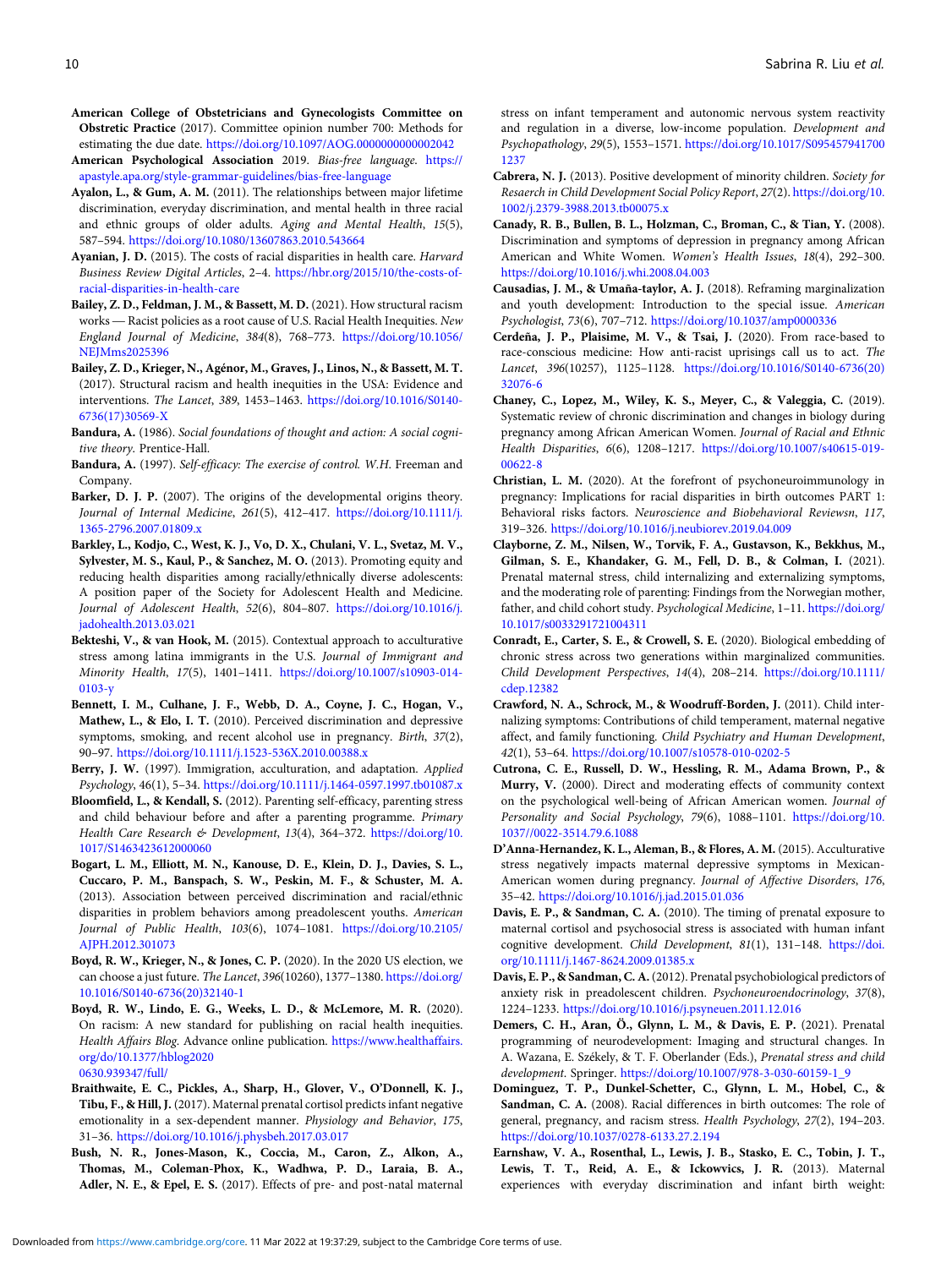<span id="page-12-0"></span>A test of mediators and moderators among young, urban women of color valerie. Annals of Behavioral Medicine, 45(1), 13-23. [https://doi.org/10.](https://doi.org/10.1038/jid.2014.371) [1038/jid.2014.371](https://doi.org/10.1038/jid.2014.371)

- Ertel, K. A., James-Todd, T., Kleinman, K., Krieger, N., Gillman, M., Wright, R., & Rich-Edwards, J. (2012). Racial discrimination, response to unfair treatment, and depressive symptoms among pregnant black and African American women in the United States. Annals of Epidemiology, 22(12), 840–846. <https://doi.org/10.1016/j.annepidem.2012.10.001>
- Essau, C. A., Sasagawa, S., Lewinsohn, P. M., & Rohde, P. (2018). The impact of pre- and perinatal factors on psychopathology in adulthood. Journal of Affective Disorders, 236, 52–59. <https://doi.org/10.1016/j.jad.2018.04.088>
- Feldman, P. J., Dunkel-Schetter, C., Sandman, C. A., & Wadhwa, P. D. (2000). Maternal social support predicts birth weight and fetal growth in human pregnancy. Psychosomatic Medicine, 62(5), 715–725. [https://doi.](https://doi.org/10.1097/00006842-200009000-00016) [org/10.1097/00006842-200009000-00016](https://doi.org/10.1097/00006842-200009000-00016)
- Fergus, S., & Zimmerman, M. A. (2005). Adolescent resilience: A framework for understanding healthy development in the face of risk. Annual Review Public Health, 26, 399–419. [https://doi.org/10.1146/annurev.publhealth.26.](https://doi.org/10.1146/annurev.publhealth.26.021304.144357) [021304.144357](https://doi.org/10.1146/annurev.publhealth.26.021304.144357)
- García, J. J. L., & Sharif, M. Z. (2015). Black lives matter: A commentary on racism and public health. American Journal of Public Health, 105(8), e27–e30. <https://doi.org/10.2105/AJPH.2015.302706>
- García Coll, C., Akerman, A., & Cicchetti, D. (2000). Cultural influences on developmental processes and outcomes: Implications for the study of development and psychopathology. Development and Psychopathology, 12(3), 333–356. <https://doi.org/10.1017/s0954579400003059>
- García Coll, C., Lamberty, G., Jenkins, R., Pipes McAdoo, H., Crnic, K., Hanna Wasik, B., & Vázquez García, H. (1996). An integrative model for the study of developmental competencies in minority children. Child Development, 67, 1891–1914. [https://doi.org/10.1111/j.1467-8624.1996.](https://doi.org/10.1111/j.1467-8624.1996.tb01834.x) [tb01834.x](https://doi.org/10.1111/j.1467-8624.1996.tb01834.x)
- Gartstein, M. A., & Rothbart, M. K. (2003). Studying infant temperament via the Revised Infant Behavior Questionnaire. Infant Behavior and Development, 26(1), 64–86. [https://doi.org/10.1016/S0163-6383\(02\)00169-8](https://doi.org/10.1016/S0163-6383(02)00169-8)
- Gaylord-Harden, N. K., & Cunningham, J. A. (2009). The impact of racial discrimination and coping strategies on internalizing symptoms in African American youth. Journal of Youth and Adolescence, 38(4), 532-543. [https://](https://doi.org/10.1007/s10964-008-9377-5) [doi.org/10.1007/s10964-008-9377-5](https://doi.org/10.1007/s10964-008-9377-5)
- Gee, G. C., & Ford, C. L. (2011). Structural racism and health inequities: Old issues, new directions. Du Bois Review, 8(1), 115–132. [https://doi.org/10.](https://doi.org/10.1017/S1742058X11000130) [1017/S1742058X11000130](https://doi.org/10.1017/S1742058X11000130)
- Gilkerson, L., Burkhardt, T., Katch, L. E., & Hans, S. L. (2020). Increasing parenting self-efficacy: The Fussy Baby Network® intervention. Infant Mental Health Journal, 41(2), 232–245. <https://doi.org/10.1002/imhj.21836>
- Giurgescu, C., McFarlin, B. L., Lomax, J., Craddock, C., & Albrecht, A. (2011). Racial discrimination and the black-white gap in adverse birth outcomes: A review. Journal of Midwifery and Women's Health, 56(4), 362–370. <https://doi.org/10.1111/j.1542-2011.2011.00034.x>
- Gluckman, P. D., Buklijas, T., & Hanson, M. A. (2016). Chapter 1 The Developmental Origins of Health and Disease (DOHaD) Concept: Past, Present, and Future (C. S. Rosenfeld (ed.), pp. 1–15). Academic Press. <https://doi.org/10.1016/B978-0-12-801383-0.00001-3>
- Glynn, L. M., Howland, M. A., Sandman, C. A., Davis, E. P., Phelan, M., Baram, T. Z., & Stern, H. S. (2018). Prenatal maternal mood patterns predict child temperament and adolescent mental health. Journal of Affective Disorders, 228, 83–90. <https://doi.org/10.1016/j.jad.2017.11.065>
- Glynn, L. M., & Sandman, C. A. (2012). Sex moderates associations between prenatal glucocorticoid exposure and human fetal neurological development. Developmental Science, 15(5), 601–610. [https://doi.org/10.1111/j.1467-7687.](https://doi.org/10.1111/j.1467-7687.2012.01159.x) [2012.01159.x](https://doi.org/10.1111/j.1467-7687.2012.01159.x)
- Goldsmith, H. H., & Campos, J. J. (1990). The structure of temperamental fear and pleasure in infants: A psychometric perspective. Child Development, 61(6), 1944.
- Goldston, D. B., Molock, S. D., Whitbeck, L. B., Murakami, J. L., Zayas, L. H., & Hall, G. C. N. (2008). Cultural considerations in adolescent suicide prevention and psychosocial treatment. American Psychologist, 63(1), 14–31. <https://doi.org/10.1037/0003-066X.63.1.14>
- Graignic-Philippe, R., Dayan, J., Chokron, S., Jacquet, A. Y., & Tordjman, S. (2014). Effects of prenatal stress on fetal and child development: A critical literature review. Neuroscience and Biobehavioral Reviews, 43, 137–162. <https://doi.org/10.1016/j.neubiorev.2014.03.022>
- Granado-Villar, D. C., Boulter, C. S. C., Brown, J. M., Gaines, B., Gitterman, B. A., Gorski, P. A., Katcher, M. L., Kraft, C. A., Marino, R. V., & Sokal-Gutierrez, K. B. (2009). The role of preschool home-visiting programs in improving children's developmental and health outcomes. Pediatrics, 123(2), 598–603. [https://doi.org/10.1542/peds.2008-](https://doi.org/10.1542/peds.2008-3607) [3607](https://doi.org/10.1542/peds.2008-3607)
- Harris, T. L., & Molock, S. D. (2000). Cultural orientation, family cohesion, and family support in suicide ideation and depression among African American college students. Suicide & Life-Threatening Behavior, 30(4), 341–353. <https://doi.org/10.1111/j.1943-278X.2000.tb01100.x>
- Hayes, A. F. (2018). Introduction to mediation, moderation, and conditional process analysis, second edition: A regression-based approach. Guilford Press.
- Hentges, R. F., Graham, S. A., Plamondon, A., Tough, S., & Madigan, S. (2019). A developmental cascade from prenatal stress to child internalizing and externalizing problems. Journal of Pediatric Psychology, 44(9), 1057–1067. <https://doi.org/10.1093/jpepsy/jsz044>
- Hetherington, E., Doktorchik, C., Premji, S. S., McDonald, S. W., Tough, S. C., & Sauve, R. S. (2015). Preterm birth and social support during pregnancy: A systematic review and meta-analysis. Paediatric and Perinatal Epidemiology, 29(6), 523–535. <https://doi.org/10.1111/ppe.12225>
- Hicks, L. M., Swales, D. A., Garcia, S. E., Driver, C., & Davis, E. P. (2019). Does prenatal maternal distress contribute to sex differences in child psychopathology? Current Psychiatry Reports, 21(2), 1–9. [https://doi.org/10.1007/](https://doi.org/10.1007/s11920-019-0992-5) [s11920-019-0992-5](https://doi.org/10.1007/s11920-019-0992-5)
- Hilmert, C. J., Dominguez, T. P., Schetter, C. D., Srinivas, S. K., Glynn, L. M., Hobel, C. J., & Sandman, C. A. (2014). Lifetime racism and blood pressure changes during pregnancy: Implications for fetal growth. Health Psychology, 33(1), 43–51. <https://doi.org/10.1037/a0031160>
- Hong, S., Zhang, W., & Walton, E. (2014). Neighborhoods and mental health: Exploring ethnic density, poverty, and social cohesion among Asian Americans and Latinos. Social Science and Medicine, 111, 117–124. <https://doi.org/10.1016/j.socscimed.2014.04.014>
- Irwin, J. L., Davis, E. P., Hobel, C. J., Coussons-Read, M., & Dunkel Schetter, C. (2020). Maternal prenatal anxiety trajectories and infant developmental outcomes in one-year-old offspring. Infant Behavior and Development, 60, 101468. <https://doi.org/10.1016/j.infbeh.2020.101468>
- Jacob, C. M., Briana, D. D., Di Renzo, G. C., Modi, N., Bustreo, F., Conti, G., Malamitsi-Puchner, A., & Hanson, M. (2020). Building resilient societies after COVID-19: The case for investing in maternal, neonatal, and child health. The Lancet Public Health, 5(11), e624–e627. [https://doi.org/10.](https://doi.org/10.1016/s2468-2667(20)30200-0) [1016/s2468-2667\(20\)30200-0](https://doi.org/10.1016/s2468-2667(20)30200-0)
- Koh, H. K., Graham, G., & Glied, S. A. (2011). Reducing racial and ethnic disparities: The action plan from the department of health and human services. Health Affairs, 30(10), 1822-1829. [https://doi.org/10.1377/hlthaff.](https://doi.org/10.1377/hlthaff.2011.0673) [2011.0673](https://doi.org/10.1377/hlthaff.2011.0673)
- Krieger, N. (2020). ENOUGH: COVID-19, structural racism, police brutality, plutocracy, climate change-and time for health justice, democratic governance, and an equitable, sustainable future. American Journal of Public Health, 110(11), 1620–1623. <https://doi.org/10.2105/AJPH.2020.305886>
- Lee, R. T., Perez, A. D., Malik Boykin, C., & Mendoza-Denton, R. (2019). On the prevalence of racial discrimination in the United States. PLoS ONE, 14(1), 1–16. <https://doi.org/10.1371/journal.pone.0210698>
- Liu, S. R., & Glynn, L. M. (2021). The contribution of racism-related stress and adversity to disparities in birth outcomes: Evidence and research recommendations. F&S Reports. <https://doi.org/10.1016/j.xfre.2021.10.003>
- Liu, S. R., & Modir, S. (2020). The outbreak that was always here: Racial trauma in the context of COVID-19 and implications for mental health providers. Psychological Trauma: Theory, Research, Practice, and Policy, 12(5), 439–442. <https://doi.org/10.1037/tra0000784>
- Luecken, L. J., MacKinnon, D. P., Jewell, S. L., Crnic, K. A., & Gonzales, N. A. (2015). Effects of prenatal factors and temperament on infant cortisol regulation in low-income Mexican American families. Developmental Psychobiology, 57(8), 961–973. <https://doi.org/10.1002/dev.21328>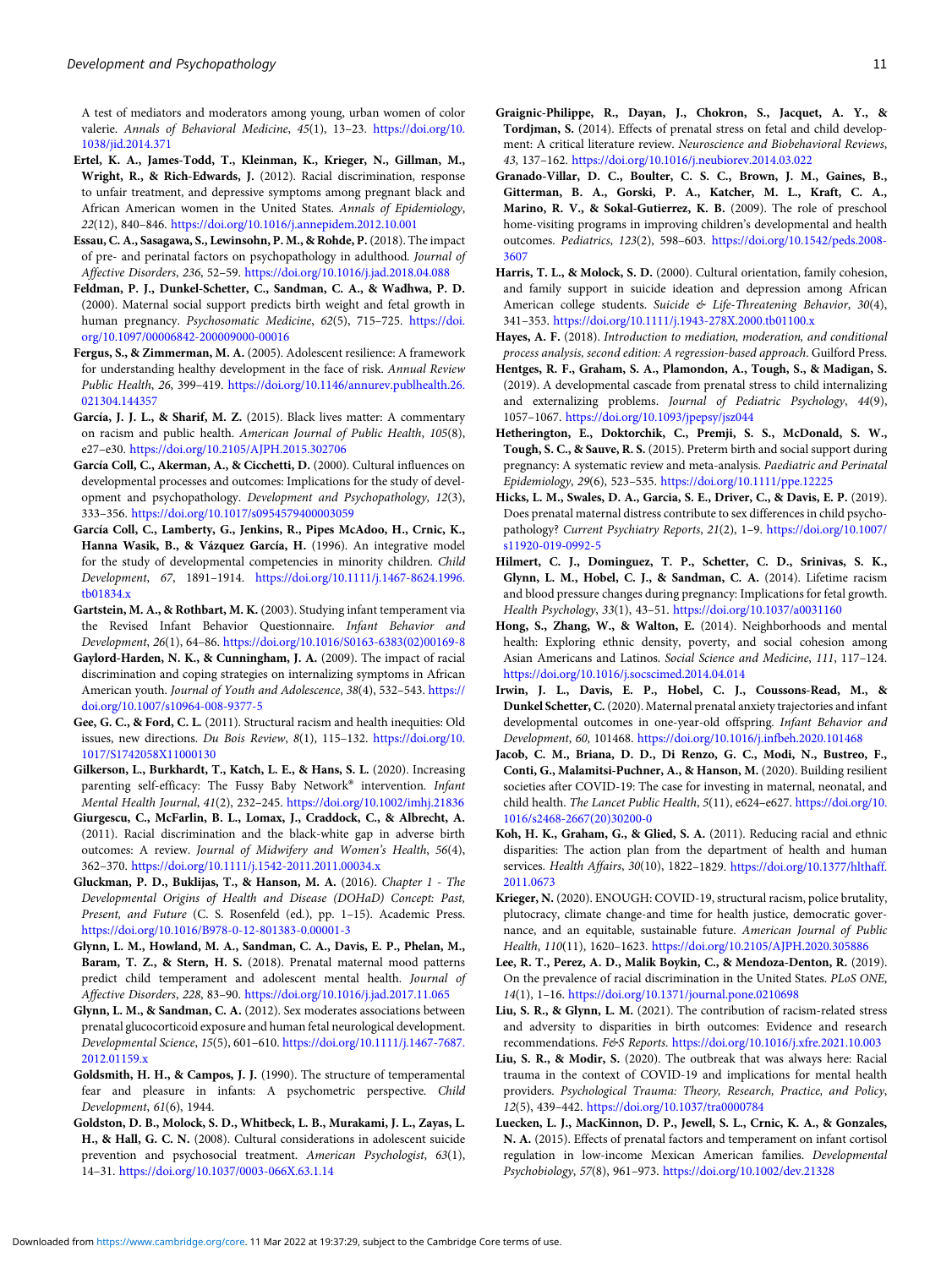- <span id="page-13-0"></span>Lupien, S. J., McEwen, B. S., Gunnar, M. R., & Heim, C. (2009). Effects of stress throughout the lifespan on the brain, behaviour and cognition. Nature Reviews Neuroscience, 10(6), 434–445. <https://doi.org/10.1038/nrn2639>
- Marks, A. K., Woolverton, G. A., & García Coll, C. (2020). Risk and resilience in minority youth populations. Annual Review of Clinical Psychology, 16, 151–163. [https://doi.org/10.1146/annurev-clinpsy-071119-](https://doi.org/10.1146/annurev-clinpsy-071119-115839) [115839](https://doi.org/10.1146/annurev-clinpsy-071119-115839)
- Marrast, L., Himmelstein, D. U., & Woolhandler, S. (2016). Racial and ethnic disparities in mental health care for children and young adults: A national study. International Journal of Health Services, 46(4), 810–824. <https://doi.org/10.1177/0020731416662736>
- Masten, A. S., & Coatsworth, J. D. (1998). The development of competence in favorable and unfavorable environments: Lessons from research on successful children. American Psychologist, 53(2), 205-220. [https://doi.org/](https://doi.org/10.1037//0003-066x.53.2.205) [10.1037//0003-066x.53.2.205](https://doi.org/10.1037//0003-066x.53.2.205)
- McLaughlin, C., Schutze, R., Henley, D., Pennell, C., Straker, L., & Smith, A. (2021). Prenatal and childhood stress exposure and the sex specific response to psychosocial stress in adulthood. Psychoneuroendocrinology, 125, 105109. <https://doi.org/10.1016/j.psyneuen.2020.105109>
- Mena, F. J., Padilla, A. M., & Maldonado, M. (1987). Acculturative stress and specific coping strategies among immigrant and later generation college students. Hispanic Journal of Behavioral Sciences, 9(2), 207–225. [https://](https://doi.org/10.1177/07399863870092006) [doi.org/10.1177/07399863870092006](https://doi.org/10.1177/07399863870092006)
- Metzl, J. M., & Hansen, H. (2014). Structural competency: Theorizing a new medical engagement with stigma and inequality. Social Science and Medicine, 103, 126–133. <https://doi.org/10.1016/j.socscimed.2013.06.032>
- Metzl, J. M., Petty, J. L., & Olowojoba, O. V. (2018). Using a structural competency framework to teach structural racism in pre-health education. Social Science and Medicine, 199, 189–201. [https://doi.org/10.1016/](https://doi.org/10.1016/j.socscimed.2017.06.029) [j.socscimed.2017.06.029](https://doi.org/10.1016/j.socscimed.2017.06.029)
- Moemeka, A. A. (1998). Communalism as a fundamental dimension of culture. Journal of Communication, 48(4), 118–141. [https://doi.org/10.](https://doi.org/10.1111/j.1460-2466.1998.tb02773.x) [1111/j.1460-2466.1998.tb02773.x](https://doi.org/10.1111/j.1460-2466.1998.tb02773.x)
- National Academies of Sciences Engineering and Medicine (2019). Vibrant and healthy kids: Aligning science, practice, and policy to advance health equity. The National Academies Press. [https://doi.org/10.17226/](https://doi.org/10.17226/25466) [25466](https://doi.org/10.17226/25466)
- National Center for Health Statistics (2016a). Chapter 28: Mental health and mental disorders. In Health people 2020 midcourse review. [https://www.cdc.](https://www.cdc.gov/nchs/data/hpdata2020/HP2020MCR-C28-MHMD.pdf) [gov/nchs/data/hpdata2020/HP2020MCR-C28-MHMD.pdf](https://www.cdc.gov/nchs/data/hpdata2020/HP2020MCR-C28-MHMD.pdf)
- National Center for Health Statistics (2016b). Chapter III: Overview of midcourse progress and health disparities. In Healthy people 2020 midcourse review, Hyattsville, MD. [https://www.cdc.gov/nchs/data/hpdata2020/](https://www.cdc.gov/nchs/data/hpdata2020/HP2020MCR-B03-Overview.pdf) [HP2020MCR-B03-Overview.pdf](https://www.cdc.gov/nchs/data/hpdata2020/HP2020MCR-B03-Overview.pdf)
- National Center for Health Statistics (2021). Health, United States, 2019, <https://doi.org/10.15620/cdc:100685>
- National Scientific Council on the Developing Child (2020). Connecting the brain to the rest of the body: Early childhood development and lifelong health are deeply intertwined 2020, <www.developingchild.harvard.edu>, 1–21.
- Noe-Bustamante, L., Mora, L., & Lopez, M. H. (2020). About one-in-four U.S. Hispanics have heard of Latinx, but just 3% use it. [https://www.](https://www.pewresearch.org/hispanic/2020/08/11/about-one-in-four-u-s-hispanics-have-heard-of-latinx-but-just-3-use-it/) [pewresearch.org/hispanic/2020/08/11/about-one-in-four-u-s-hispanics-have](https://www.pewresearch.org/hispanic/2020/08/11/about-one-in-four-u-s-hispanics-have-heard-of-latinx-but-just-3-use-it/)[heard-of-latinx-but-just-3-use-it/](https://www.pewresearch.org/hispanic/2020/08/11/about-one-in-four-u-s-hispanics-have-heard-of-latinx-but-just-3-use-it/)
- Olino, T. M., Guerra-Guzman, K., Hayden, E. P., & Klein, D. N. (2020). Evaluating maternal psychopathology biases in reports of child temperament: An investigation of measurement invariance. Psychological Assessment, 32(11), 1037–1046. <https://doi.org/10.1037/pas0000945>
- Paradies, Y., Ben, J., Denson, N., Elias, A., Priest, N., Pieterse, A., Gupta, A., Kelaher, M., & Gee, G. (2015). Racism as a determinant of health: A systematic review and meta-analysis. PLoS ONE, 10(9), 1–48. [https://doi.org/10.](https://doi.org/10.1371/journal.pone.0138511) [1371/journal.pone.0138511](https://doi.org/10.1371/journal.pone.0138511)
- Park, S., Kim, B. N., Kim, J. W., Shin, M. S., Yoo, H. J., Lee, J., & Cho, S. C. (2014). Associations between maternal stress during pregnancy and offspring internalizing and externalizing problems in childhood. International Journal of Mental Health Systems, 8(1), 1–8. [https://doi.org/](https://doi.org/10.1186/1752-4458-8-44) [10.1186/1752-4458-8-44](https://doi.org/10.1186/1752-4458-8-44)
- Pedersen, F. A., Bryan, Y. E., Huffman, L., & Del Carmen, R. (1989). Construction of self and offspring in the pregnancy and early infancy

periods. Paper presented at Meeting of the Society of Research in Child Development, Kansas City, Missouri.

- Perez-Brena, N. J., Rivas-Drake, D., Toomey, R. B., & Umaña-Taylor, A. J. (2018). Contributions of the integrative model for the study of developmental competencies in minority children: What have we learned about adaptive culture? American Psychologist, 73(6), 713–726. [https://doi.org/](https://doi.org/10.1037/amp0000292.supp) [10.1037/amp0000292.supp](https://doi.org/10.1037/amp0000292.supp)
- Porter, C. L., & Hsu, H. C. (2003). First-time mothers' perceptions of efficacy during the transition to motherhood: Links to infant temperament. Journal of Family Psychology, 17(1), 54–64. [https://doi.org/10.1037/0893-](https://doi.org/10.1037/0893-3200.17.1.54) [3200.17.1.54](https://doi.org/10.1037/0893-3200.17.1.54)
- Price, J. H., Khubchandani, J., McKinney, M., & Braun, R. (2013). Racial/ethnic disparities in chronic diseases of youths and access to health care in the United States. BioMed Research International, 2013(381), 1–12. [https://doi.org/10.1155/2013/787616.](https://doi.org/10.1155/2013/787616)
- Racine, N., Madigan, S., Plamondon, A., Hetherington, E., Mcdonald, S., & Tough, S. (2018). Maternal adverse childhood experiences and antepartum risks: The moderating role of social support. Archives of Women's Mental Health, 21, 663–670. <https://doi.org/10.1007/s00737-018-0826-1>
- Racine, N., Plamondon, A., Madigan, S., McDonald, S., & Tough, S. (2018). Maternal adverse childhood experiences and infant development. Pediatrics, 141(2), 1–9. <https://doi.org/10.1542/peds.2017-2495>
- Raikes, H. A., & Thompson, R. A.(2005). Efficacy and social support as predictors of parenting stress among families in poverty. Infant Mental Health Journal, 26(3), 177–190. <https://doi.org/10.1002/imhj.20044>
- Revollo, H. W., Qureshi, A., Collazos, F., Valero, S., & Casas, M. (2011). Acculturative stress as a risk factor of depression and anxiety in the Latin American immigrant population. International Review of Psychiatry, 23(1), 84–92. <https://doi.org/10.3109/09540261.2010.545988>
- Rosa, M. J., Nentin, F., Bosquet Enlow, M., Hacker, M. R., Pollas, N., Coull, B., & Wright, R. J. (2019). Sex-specific associations between prenatal negative life events and birth outcomes. Stress, 22(6), 647–653. [https://doi.](https://doi.org/10.1080/10253890.2019.1608944) [org/10.1080/10253890.2019.1608944](https://doi.org/10.1080/10253890.2019.1608944)
- Rosenthal, L., Earnshaw, V. A., Moore, J. M., Ferguson, D. N., Lewis, T. T., Reid, A. E., Lewis, J. B., Stasko, E. C., Tobin, J. N., & Ickovics, J. R. (2018). Intergenerational consequences: Women's experiences of discrimination in pregnancy predict infant social-emotional development at 6 months and 1 year. Journal of Developmental and Behavioral Pediatrics, 39(3), 228–237. <https://doi.org/10.1097/DBP.0000000000000529>
- Rothbart, M. K. (2007). Temperament, development, and personality. Current Directions in Psychological Science, 16(4), 207–212.
- Rutter, M. (1987). Psychosocial resilence and protective mechanism. American Journal of Orthopsychiatry, 57(3), 316–331. [https://doi.org/10.1111/j.1939-](https://doi.org/) [0025.1987.tb03541.x](https://doi.org/)
- Saleem, F. T., Busby, D. R., & Lambert, S. F. (2018). Neighborhood social processes as moderators between racial discrimination and depressive symptoms for African American adolescents. Journal of Community Psychology, 46(6), 747–761. <https://doi.org/10.1002/jcop.21970>
- Sam, D. L., & Berry, J. W. (2010). Acculturation: When individuals and groups of different cultural backgrounds meet. Perspectives on Psychological Science, 5(4), 472–481. <https://doi.org/10.1177/1745691610373075>
- Sampson, R. J., Raudenbush, S. W., & Earls, F. (1997). Neighborhoods and violent crime: A multilevel study of collective efficacy. Science, 277(5328), 918–924. <https://doi.org/10.1126/science.277.5328.918>
- Sandman, C. A., Buss, C., Head, K., & Davis, E. P. (2015). Fetal exposure to maternal depressive symptoms is associated with cortical thickness in late childhood. Biological Psychiatry, 77(4), 324–334. [https://doi.org/10.1016/j.](https://doi.org/10.1016/j.biopsych.2014.06.025) [biopsych.2014.06.025](https://doi.org/10.1016/j.biopsych.2014.06.025)
- Sandman, C. A., Class, Q. A., Glynn, L. M., & Davis, E. P. (2015). Neurobehavioral disorders and developmental origins of health and disease. In C. Rosenfeld (Ed.), The epigenome and developmental origins of health and disease. Elsevier Inc. <https://doi.org/10.1016/B978-0-12-801383-0.00013-X>
- Sandman, C. A., Glynn, L. M., & Davis, E. P. (2013). Is there a viabilityvulnerability tradeoff? Sex differences in fetal programming. Journal of Psychosomatic Research, 75(4), 327–335. [https://doi.org/10.1016/j.](https://doi.org/10.1016/j.jpsychores.2013.07.009) [jpsychores.2013.07.009](https://doi.org/10.1016/j.jpsychores.2013.07.009)
- Schetter, C. D. (2011). Psychological science on pregnancy: Stress processes, biopsychosocial models, and emerging research issues. Annual Review of